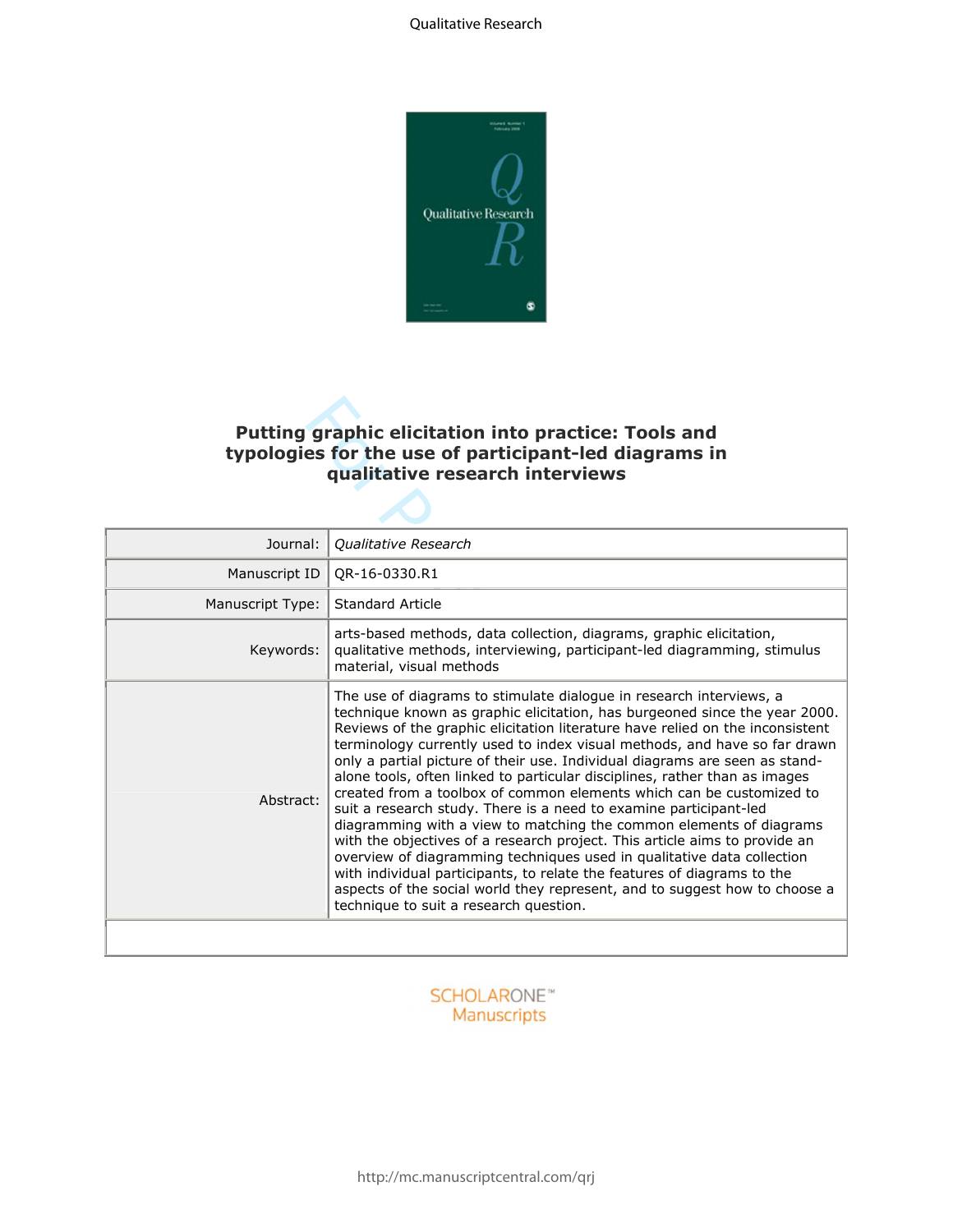$\mathbf{1}$  $\overline{2}$ 

  $\overline{7}$ **Putting graphic elicitation into practice: Tools and typologies for the use of participant-led diagrams in qualitative research interviews**  For Perincip *Qualitative Research revision Nov 2017\_Putting graphic elicitation into practice: Tools and typologies for the use of participant-led diagrams in qualitative research interviews Page 1*  http://mc.manuscriptcentral.com/qrj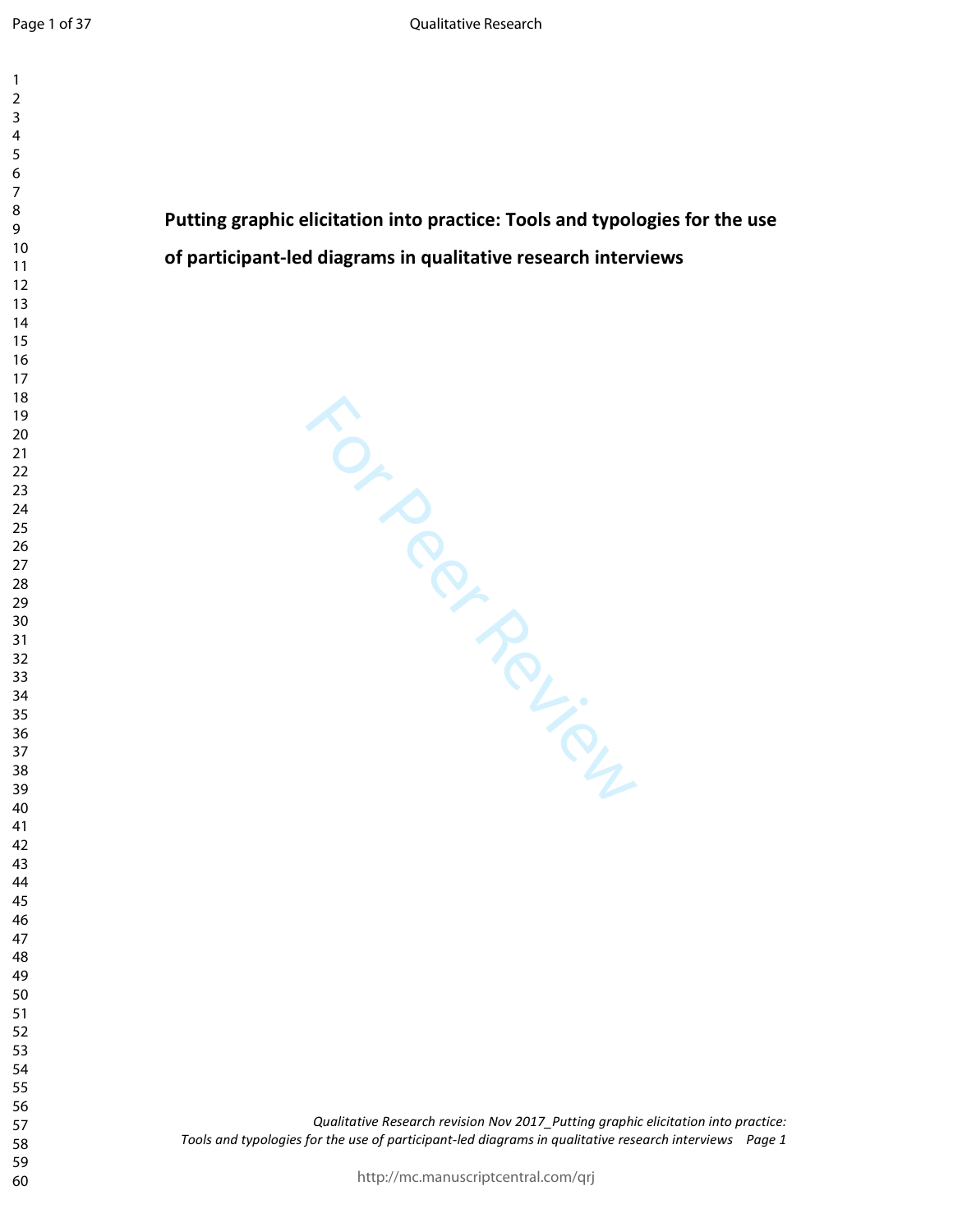#### **Abstract**

Is, and have so far drawn only a partial picture<br>are seen as stand-alone tools, often linked to p<br>es created from a toolbox of common element:<br>research study. There is a need to examine pa<br>view to matching the common eleme The use of diagrams to stimulate dialogue in research interviews, a technique known as graphic elicitation, has burgeoned since the year 2000. Reviews of the graphic elicitation literature have relied on the inconsistent terminology currently used to index visual methods, and have so far drawn only a partial picture of their use. Individual diagrams are seen as stand-alone tools, often linked to particular disciplines, rather than as images created from a toolbox of common elements which can be customized to suit a research study. There is a need to examine participant-led diagramming with a view to matching the common elements of diagrams with the objectives of a research project. This article aims to provide an overview of diagramming techniques used in qualitative data collection with individual participants, to relate the features of diagrams to the aspects of the social world they represent, and to suggest how to choose a technique to suit a research question.

**Key words** arts-based methods . data collection . diagrams . graphic elicitation . qualitative methods . interviewing . participant-led diagramming . stimulus material . visual methods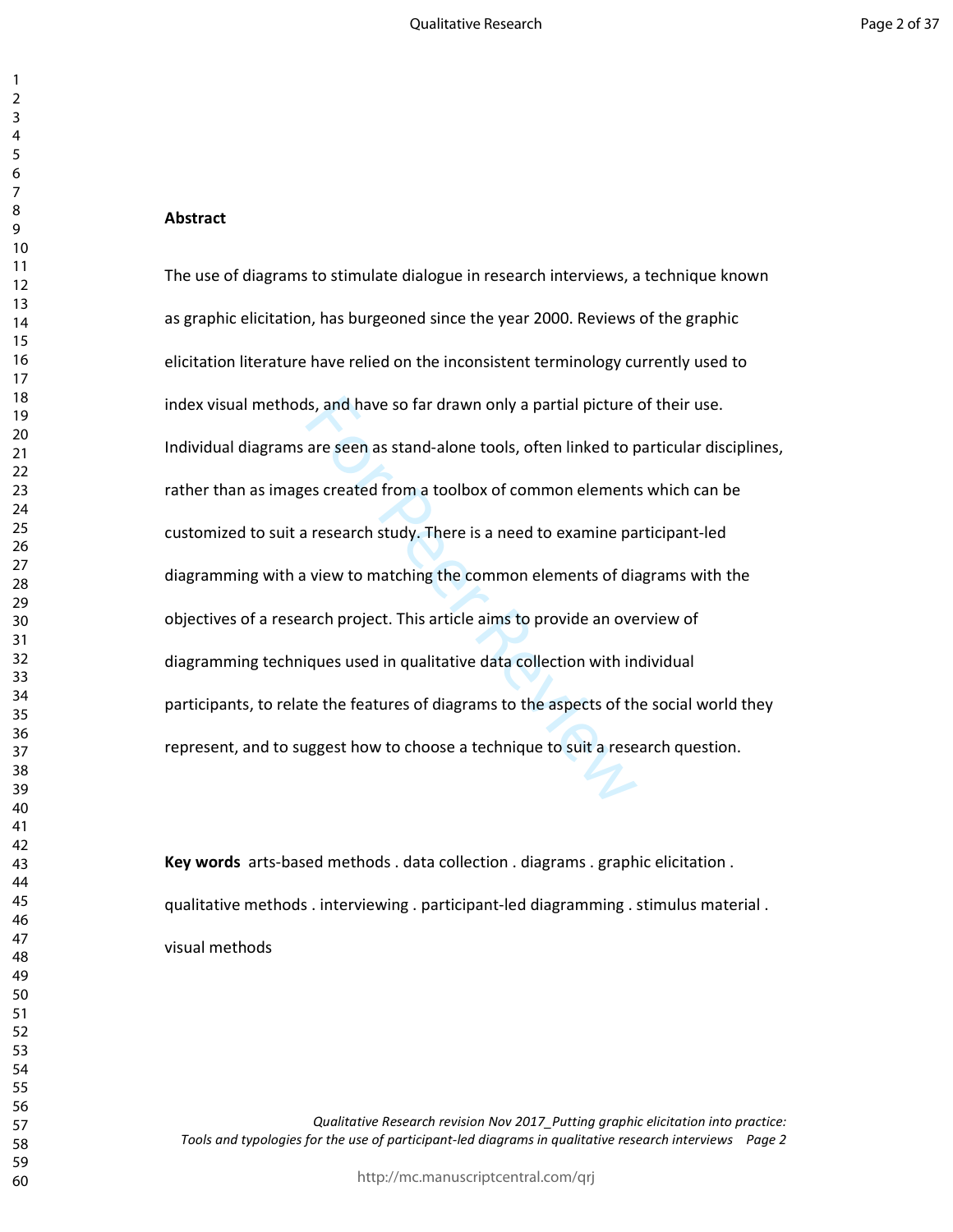#### **Introduction**

Ily emerged from disciplines such as psycholog<br>g ways of representing experience pertinent to<br>se techniques into research methods, we need<br>personal experiences and broader social proc<br>consider this bigger picture, we limit The use of images created by interview participants to represent and examine subjective experience has burgeoned since the year 2000 in the form of photography, drawing and diagramming. **Many diagramming techniques used by qualitative researchers originally emerged from disciplines such as psychological therapy and social work, offering ways of representing experience pertinent to therapeutic aims. As we translate these techniques into research methods, we need to consider** *how* **diagrams represent personal experiences and broader social processes. If we do not take a step back to consider this bigger picture, we limit our understanding of how to choose a diagramming technique which is appropriate to our research question.** 

**A lack of clarity about the bigger picture has contributed to difficulties in establishing effective taxonomies of visual methods.** Research using visuals appears under a range of broad terms, from 'image-based research' (Prosser, 1998) and 'creative' or 'artsbased' methods (Bagnoli, 2009; Buckingham, 2009; Sheridan et al., 2011) to 'visual elicitation' (Davison et al., 2012; Varga-Atkins and O'Brien, 2009) and 'elicitation techniques' (Haidet et al., 2008). These terms fail to distinguish between the type of visuals used, and whether they are generated by the researcher or the participant. Treating all visual methods as a single entity obscures their different aims and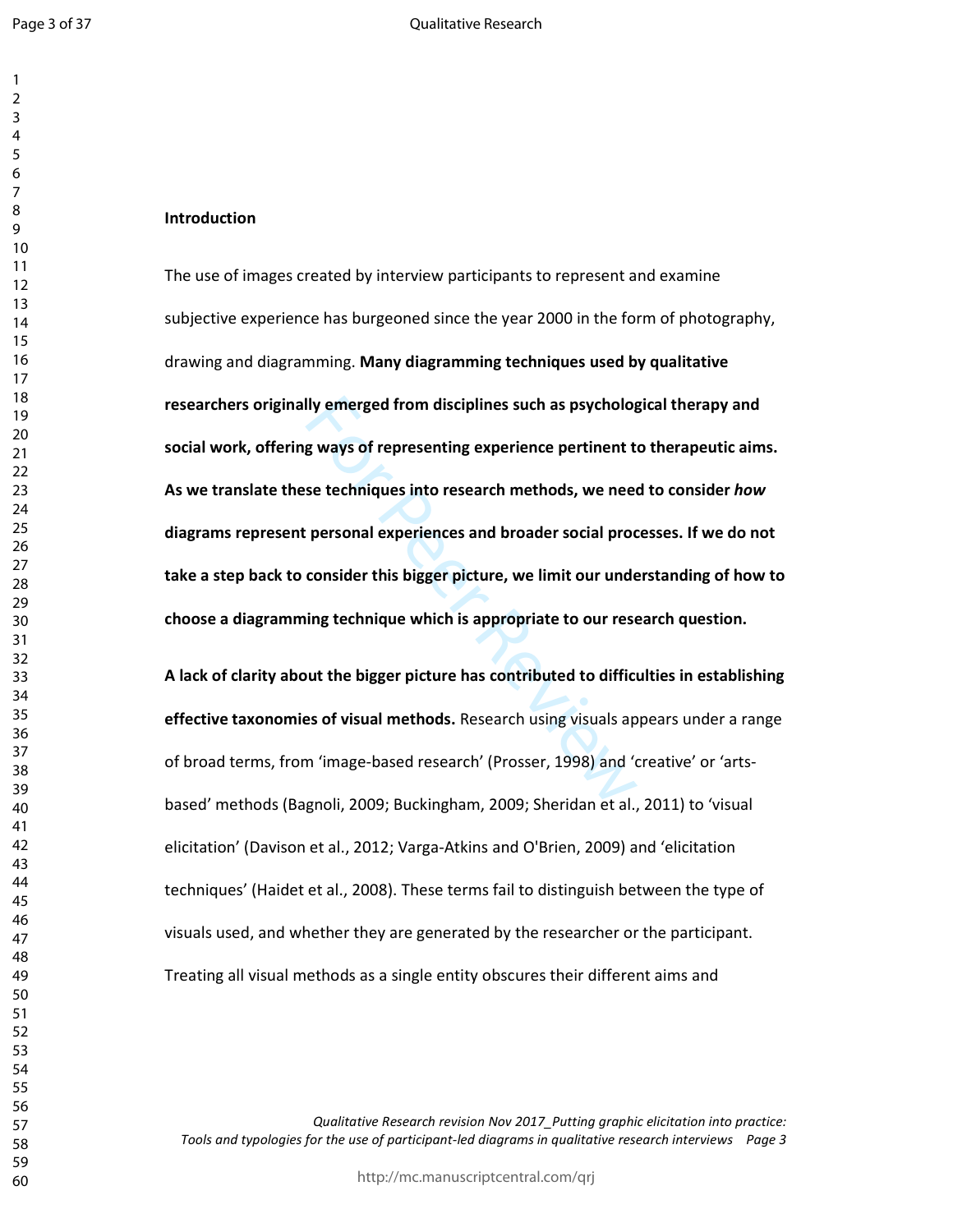emphases (Buckingham, 2009), and has contributed to the lack of clear protocols for diagramming – best described by the more specific term 'graphic elicitation' (Bagnoli, 2009; Crilly et al., 2006).

may and photography. Participants sometimes po<br>and can be reluctant to participate (Scherer, 2<br>aphors such as trees (Tasker and Granville, 201<br>experiences are then described in implicitly pr<br>f smooth water, rapids and wate Using participant-led diagrams to facilitate interview dialogue can avoid some of the limitations of drawing and photography. Participants sometimes perceive that drawing will require artistry, and can be reluctant to participate (Scherer, 2016). Drawings are often based on metaphors such as trees (Tasker and Granville, 2011) and rivers (Iantaffi, 2011), and experiences are then described in implicitly prescribed ways – for example, in terms of smooth water, rapids and waterfalls. While participant photography allows researchers to witness experiences which they may not otherwise have considered (Hodgetts et al., 2007), it can be labour intensive, involving the distribution and collection of cameras and the confidential transfer of images ahead of the interview. Levels of engagement may differ, some participants taking few photos and others many, some adhering to the brief and others diverging from it. Participants can feel a pressure to compose images for creative impact rather than to spark dialogue.

Diagrams offer advantages. Subjective experience can be represented using a framework of simple elements such as lines and circles. The participant can focus on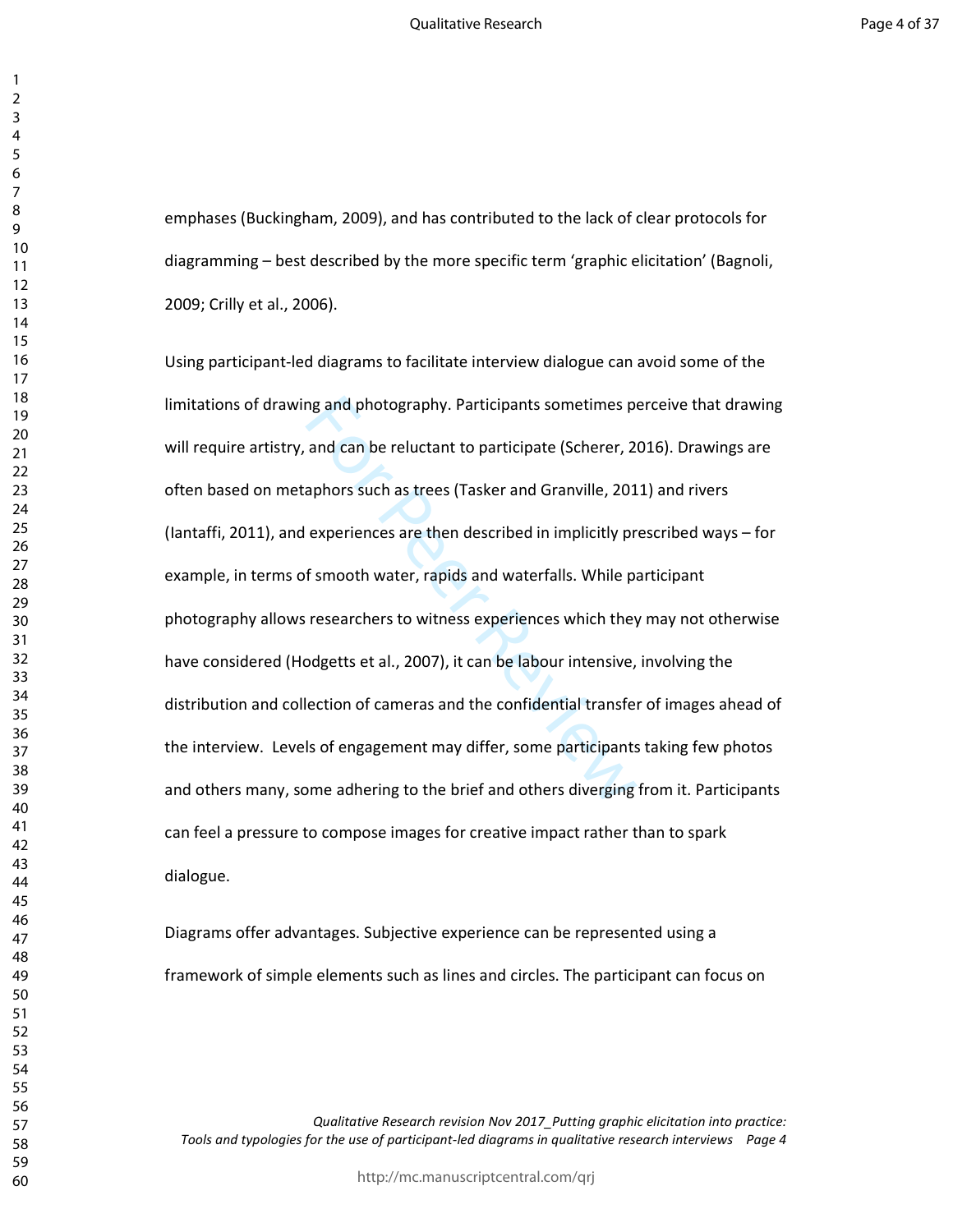the content of the diagram and make their own choices about language and metaphor. **For example, in the techniques below, we consider how arrows (see Pictor, px) and circles and lines (see ecomaps, px) can be combined with the spatial properties such as distance and/or direction to represent the dynamics of social networks. We also see how timelines can be combined with axes to represent the fluctuations in subjective experiences such as emotion.** 

Example 2 consideration and suppression and set of a semotion.<br>
Example 2 consider the scope of an interview consideration and facilitate cross-case comparison<br>
ams (px) can allow the comparison of the nature of the state **The structure of a diagram can elucidate the scope of an interview at the outset, and using the same or similar diagrams across a series of interviews can help to retain focus on a research question and facilitate cross-case comparisons. For example, social convoy diagrams (px) can allow the comparison of the nature or size of social networks; timelines (px) can allow the examination of similar patterns of experience across multiple participants. Whatever the approach, the simplest of diagrams can introduce complexity to qualitative data as the participant moves beyond the description of its contents to the comparison and evaluation of its elements.** 

It is widely agreed that work still needs to be done towards building a framework for the use of diagrams in qualitative data collection (Crilly et al., 2006; Varga-Atkins and O'Brien, 2009; Wheeldon, 2010; Umoquit et al., 2011). In particular, a lack of comparison across diagram types means that there are currently no guidelines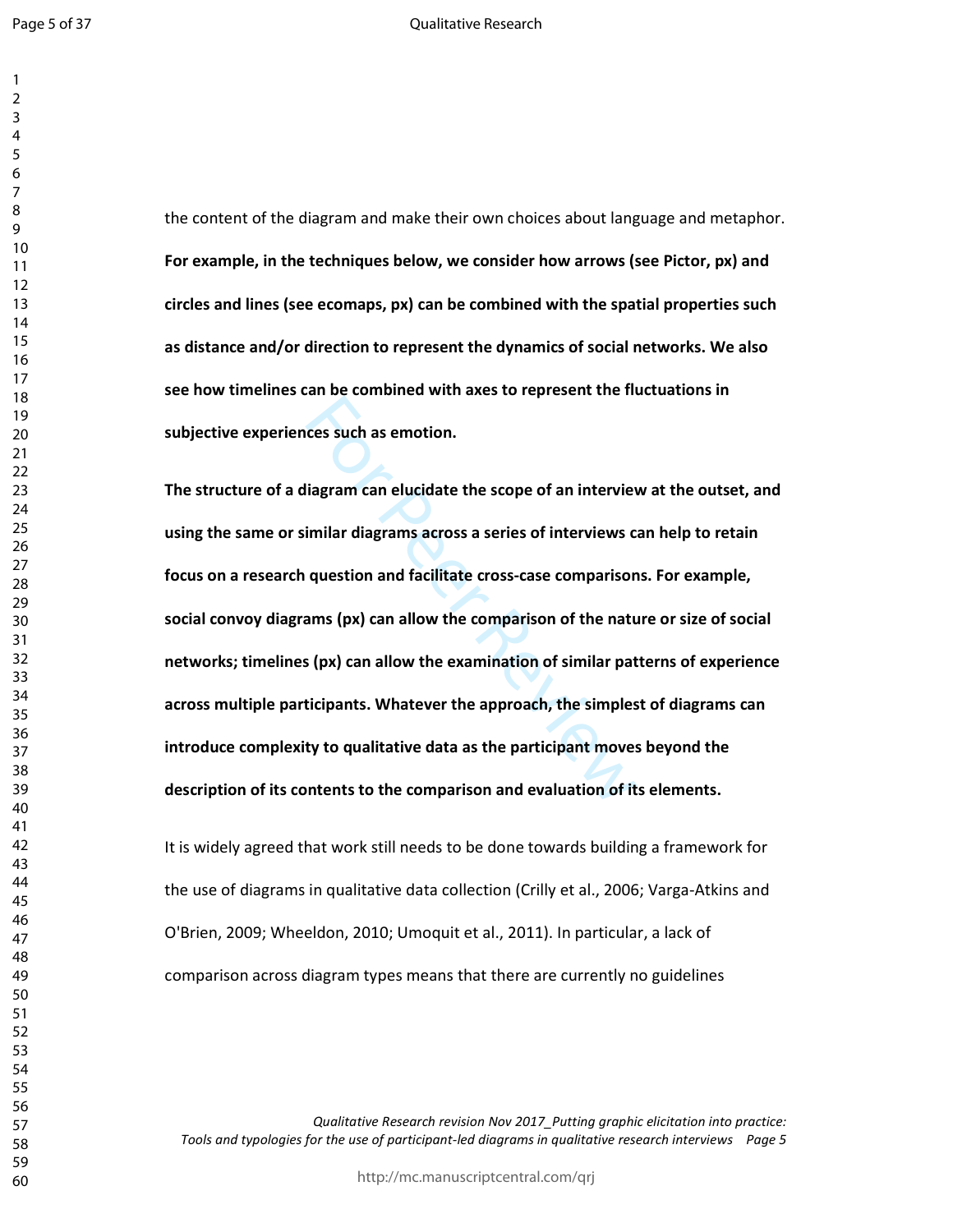explaining how they relate to social phenomena. Umoquit et al (2013) have made headway in carving out a niche for participant-led diagramming, and have called for further investigation into its dynamics. The aim of this article is to focus on participantled diagramming in one-to-one interviews: to illustrate the common elements of the technique and relate them to a range of lines of inquiry, examining how the syntax employed in diagrams can be used to operationalize the research questions that we ask.

For Parameter Danger Danger Danger Danger Danger Danger Review Parameters<br>
fic types of diagramming, we run the risk of adespecially given debates about the place of pro<br>
rch (Chamberlain, 2000; Reicher, 2000). The context **In delineating specific types of diagramming, we run the risk of accusations of prescriptiveness – especially given debates about the place of procedural guidelines in qualitative research (Chamberlain, 2000; Reicher, 2000). The concern is that emphasis on procedures may lead to a loss of creative, contextually-driven responses by researchers to the needs of specific studies. Equally, it is argued that inexperienced qualitative researchers – and those who commission research – may be misled into equating the quality of such research with strict adherence to procedures associated with specific methodologies.** 

**We recognise this, but argue that an understanding of distinct approaches and their commonalities has advantages too. Firstly, defining types of technique allows for the development of vocabularies that aid the sharing of methodological knowledge and**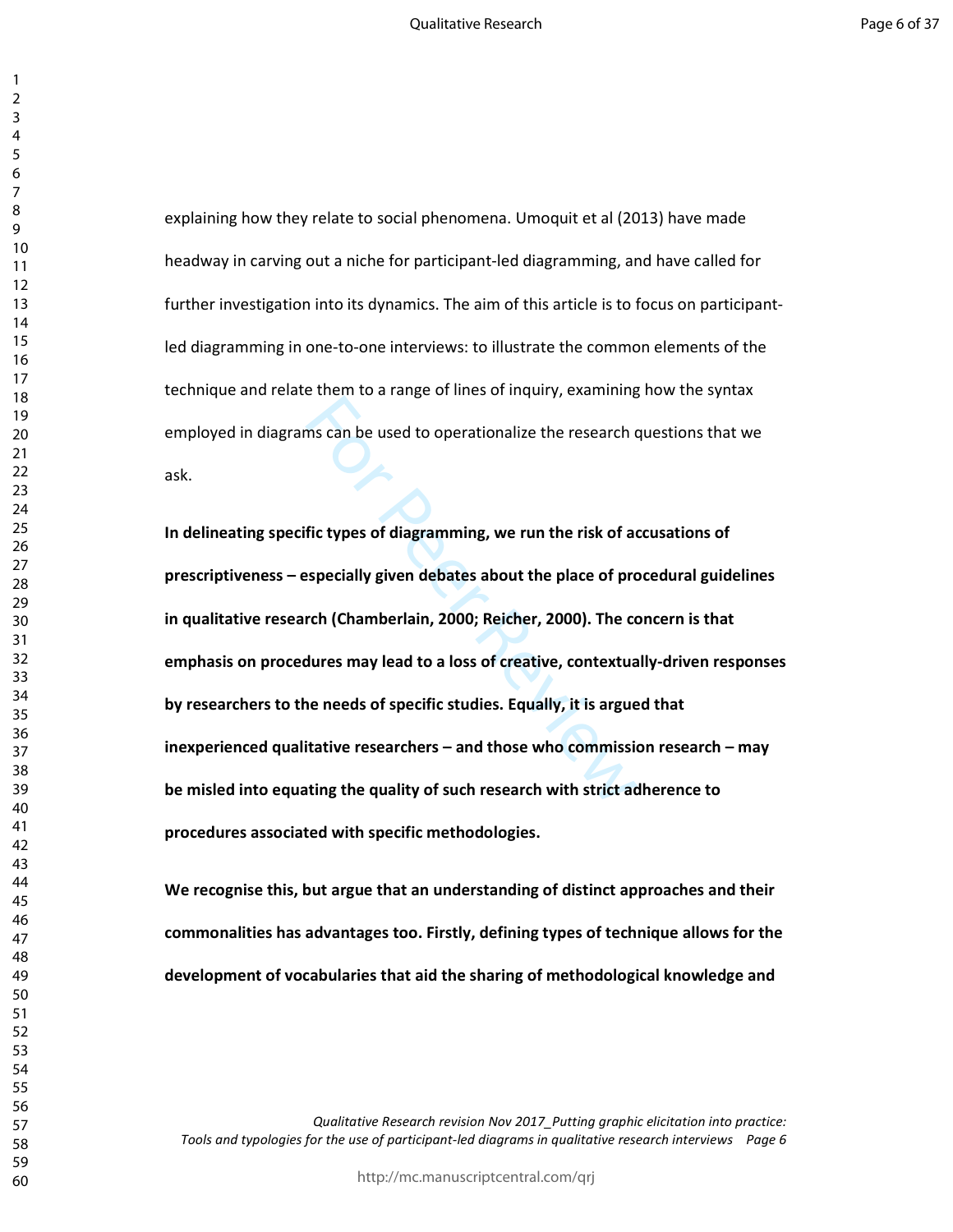Move the arrangement of graphical<br>the concepts at the heart of social research: so<br>rience. We focus on the use of diagrams constr<br>than researchers. We set out to answer some of<br>esearch: What are the benefits of participant **experience. Secondly, it allows us to highlight how particular ways of diagramming are suited (or not suited) to particular research goals. Finally, accounts of typical procedures can be useful in terms of scaffolding learning for those new to such techniques. We are offering an explanation of procedures as a helpful starting point, rather than presenting inviolable requirements.**  In the sections below, we examine how the arrangement of graphic elements in diagrams relates to the concepts at the heart of social research: social relationships and subjective experience. We focus on the use of diagrams constructed by participants, rather than researchers. We set out to answer some of the questions posed by our own research: What are the benefits of participant-led diagramming? What kind of diagrams have been used in qualitative research interviews, and how do they work? What are the limitations of these techniques? Our aim was to clarify which phenomena can be productively explored using diagrams, and suggest guidelines for selecting techniques based on the focus of a research question.

## **What are the benefits of participant-led diagramming?**

Mattingley (1998), writing about narrative research, claimed that life as it is lived lacks plot, and that we have a desire to impose structure onto events in order to make sense

*Qualitative Research revision Nov 2017\_Putting graphic elicitation into practice: Tools and typologies for the use of participant-led diagrams in qualitative research interviews Page 7* 

http://mc.manuscriptcentral.com/qrj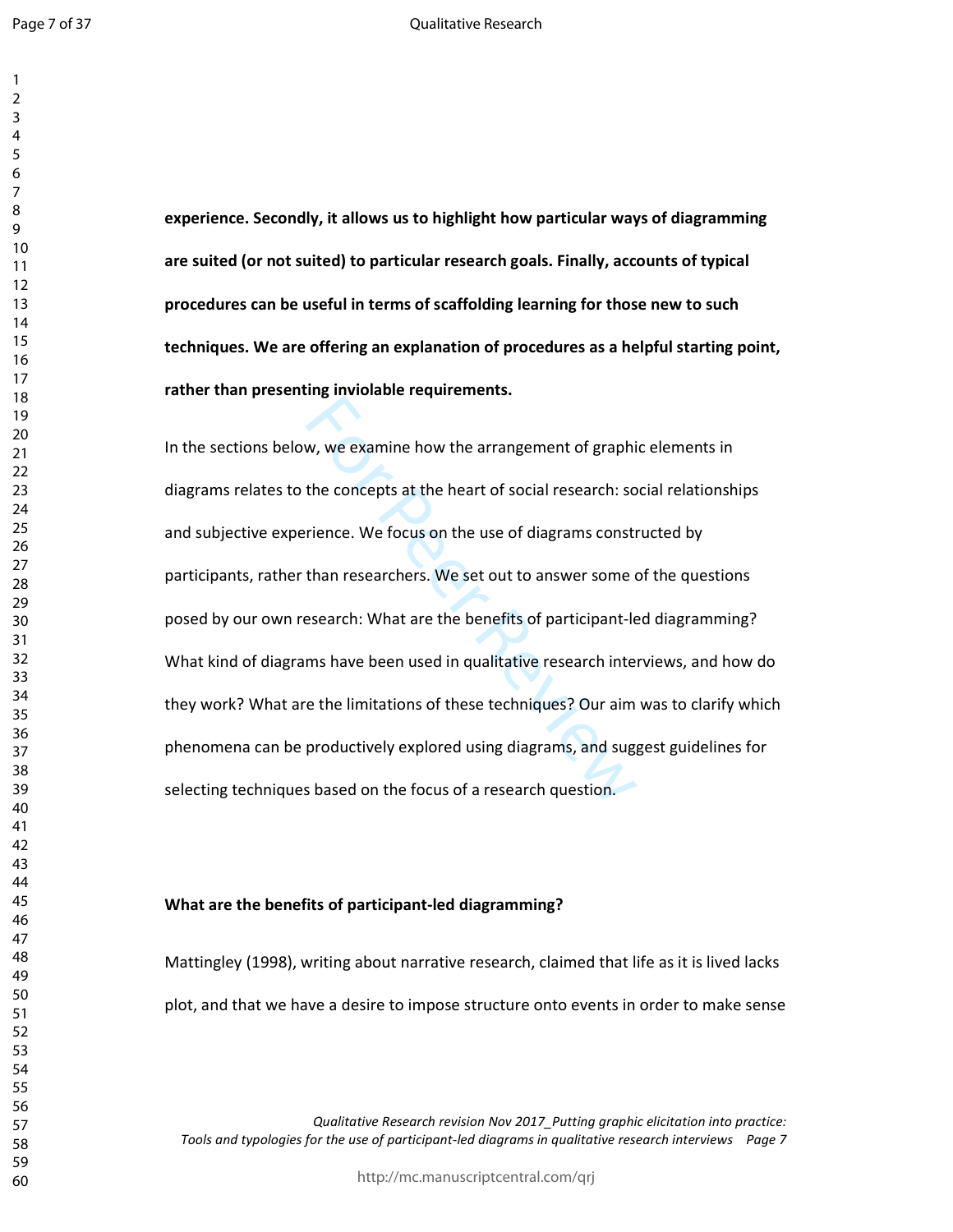For the linear structure of an interview, ena<br>as the visual is explored. Simple diagrams also<br>terpretation (Stenning and Lemon, 2001; Davis<br>remative associations between events or concer<br>Gestalt (the whole) of the image (B of them. The happenings in our lives can be organized or emplotted by making associations between them (Ricoeur, 1984): diagrams can map these associations and configure a narrative around them. Constructing a diagram requires the comparison and evaluation of its elements, provoking critical thinking, spontaneous metaphors and novel insights (Hurley and Novick, 2006). The act of construction also introduces an element of dynamism into the linear structure of an interview, enabling amendment and reconfiguration as the visual is explored. Simple diagrams also allow a level of ambiguity in their interpretation (Stenning and Lemon, 2001; Davison et al., 2012) – participants see alternative associations between events or concepts, or create new meanings from the *Gestalt* (the whole) of the image (Bagnoli, 2009; Varga-Atkins and O'Brien, 2009; Crilley et al., 2013).

**These spontaneous processes – the dynamic nature of diagramming alongside the encouragement of critical and ambiguous thinking – can enhance the complexity of participants' narratives. Paradoxically, the simplicity of graphic representation can**  make reflection and meaning-making easier by reducing and organizing a large volume of information into spatial and/or metaphorical locations (Cheng et al., 2001; Nickerson et al., 2013). **This paradox is recognised and exploited in models of learning taxonomy, which explore the cognitive strategies informing the way we feel, think**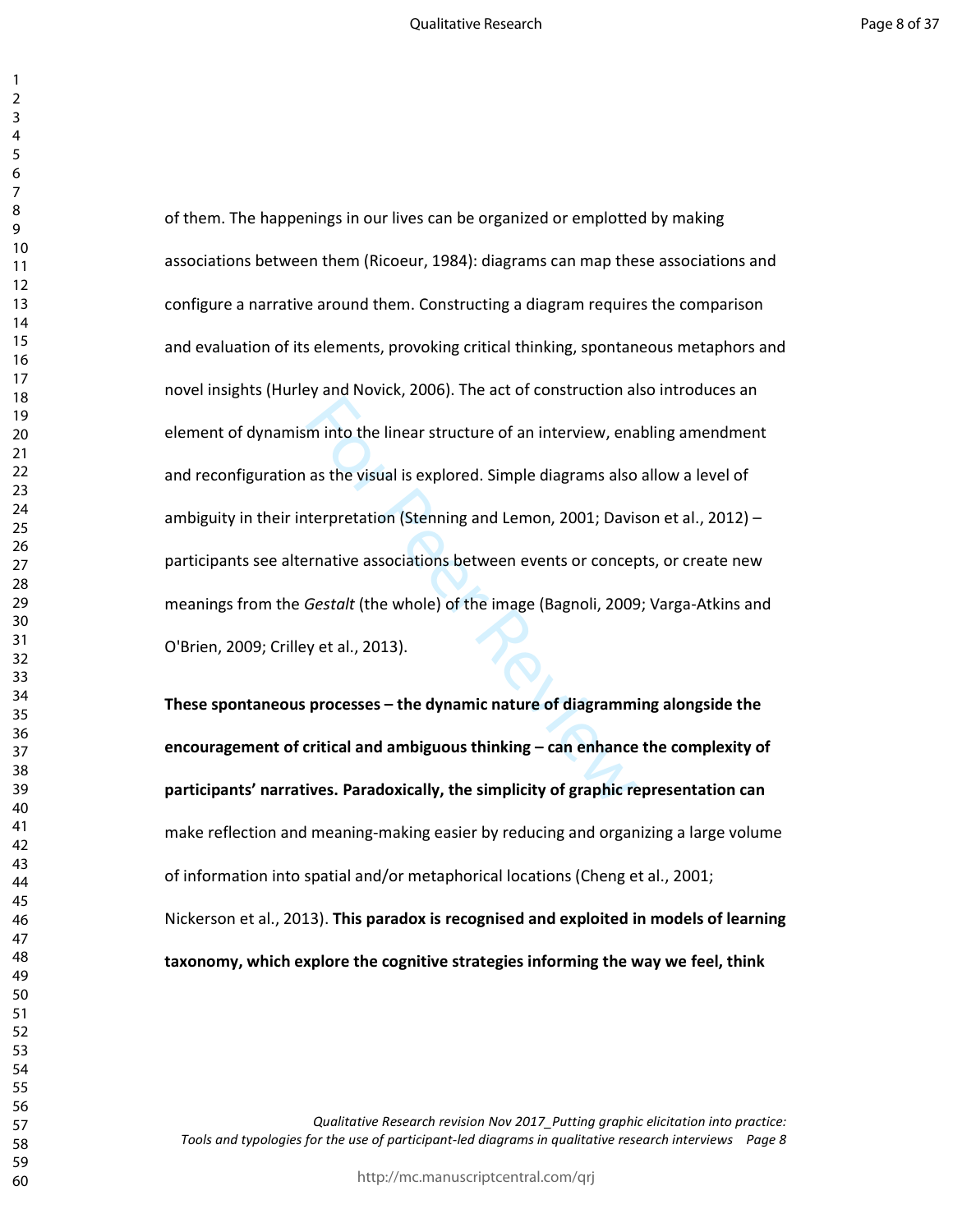# **and act (Gagné, 1985; Anderson and Krathwohl, 2001), and is examined in relation to visual methods elsewhere [Author 1, 2012].**

2011; Authors, 2012]. Diagrams can also appror<br>than through direct questioning (Wilson et al.,<br>ting an image introduces breaks into an intervie<br>ol the pace [Authors, 2012]. It requires few rese<br>ens, and/or semi-adhesive no Diagrams can also ease some of the practicalities of interviewing. The visual acts as a map of the participant's experiences, enriches dialogue, and offers prompts for the researcher [Author, 2011; Authors, 2012]. Diagrams can also approach sensitive topics tangentially, rather than through direct questioning (Wilson et al., 2007; Sheridan et al., 2011). Constructing an image introduces breaks into an interview, allowing the participant to control the pace [Authors, 2012]. It requires few resources, making use of flipchart paper, pens, and/or semi-adhesive notes or pieces of card.

The participant creates the diagram in stages, first thinking of the elements to include, then laying these elements out on a large sheet of paper in a way which reflects the associations between them. Dialogue begins with the participant's description of the visual, and moves on to comparison and evaluation. This is the act of elicitation – drawing out the spontaneous interpretation of past experience. Some of the studies we consider below have treated diagrams as data, in addition to interview transcripts (for examples see Rempel et al, 2007; Authors, 2013b), and those which reproduce participants' diagrams demonstrate that they can also be a useful tool for dissemination (for example, Bagnoli, 2009; van den Berg et al., 2017).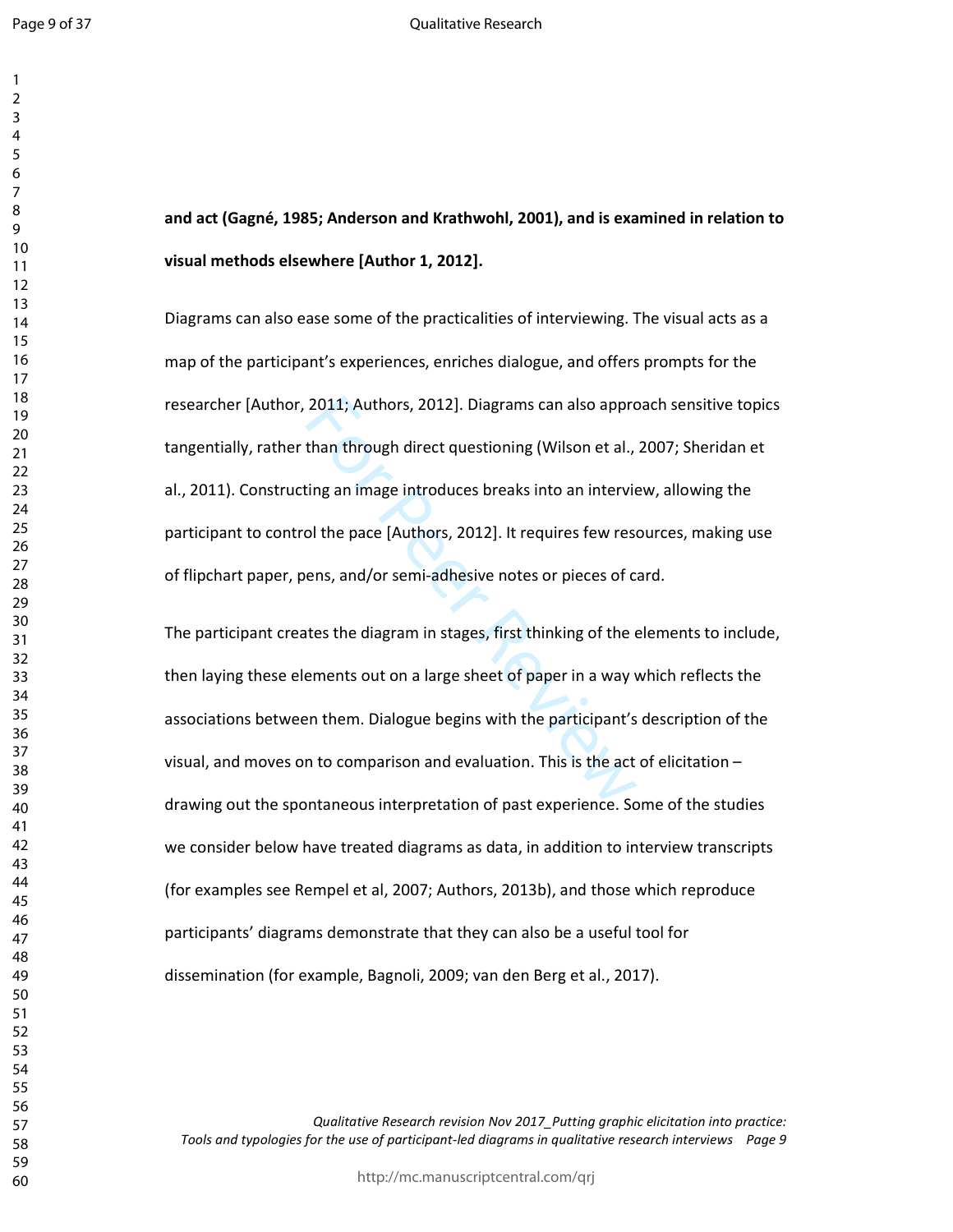#### **Diagrams in qualitative research interviews: origins, uses and practical advice**

, 2000) to assess the subjective experiences of<br>de them ideal for translation into social researc<br>iques such as concept mapping (Trochim and Kaipatory mapping (Emmel, 2008; Emmel and Cla<br>ration and consensus in group inter Diagrams have a long history of use in professional practices such as education (Hay and Kinchin, 2006), health and social care (Parker and Bradley, 2014), and community engagement (Kesby, 2000) to assess the subjective experiences of clients. This background has made them ideal for translation into social research tools. Group diagramming techniques such as concept mapping (Trochim and Kane, 2005; Burke et al., 2005) and participatory mapping (Emmel, 2008; Emmel and Clark, 2009) focus primarily on collaboration and consensus in group interviews: these have well established epistemologies suited to participatory approaches and are not discussed here. Techniques used in one-to-one interviews cannot subscribe to the same frameworks, and are not innately 'participatory' any more than interview dialogue can be said to be so, but **they are used to investigate similar issues – social interaction, events and processes, and meaning-making. If the central focus of your research falls into one of these areas, diagramming may be a suitable technique for data collection.** 

[Figure 1 near here]

*Qualitative Research revision Nov 2017\_Putting graphic elicitation into practice: Tools and typologies for the use of participant-led diagrams in qualitative research interviews Page 10* 

http://mc.manuscriptcentral.com/qrj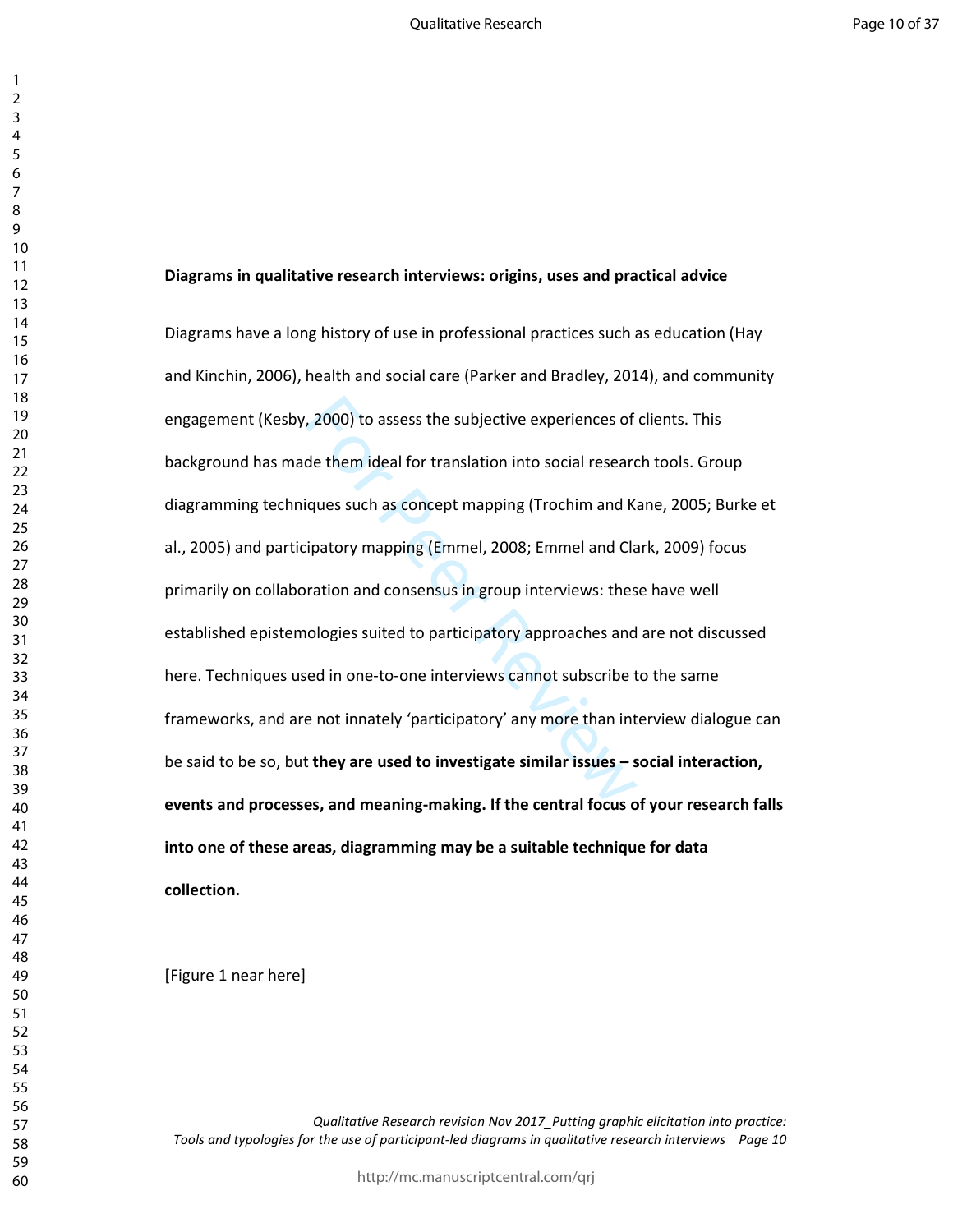$\mathbf{1}$  $\overline{2}$ 

Example and predict and predict and predict and predict and predict and predict and the project metal of the period of the period of the period of the period of the cycles. Both approaches have been used in intents, and ar The choice of the right kind of visual to fit a research question requires a level of familiarity with the syntax of diagramming. Basic underlying structures include the chain, the hub-and-spoke, and the network (see Figure 1). These three structures are "rooted in the way we perceive and picture the physical world of everyday experience" (Richards, 2002: 87). Hub-and-spoke diagrams and networks are *relational* – they depict interactions between multiple elements. Chain diagrams are *sequential* – they depict processes or cycles. Both approaches have been used in interviews with individual participants, and are outlined below. **Each technique is presented with a description of its origins and its physical structure, examples of its use, and any advice gleaned from its practical application in a research context.** 

**The studies we examine fall across the disciplines of sociology, psychology, pedagogy, and broader applied health and social care research. In the research cited, theoretical frameworks vary, or are not described at all. While a chosen framework can dovetail with diagramming techniques (for example, symbolic interactionism is a good fit with relational diagrams focusing on social interaction), theoretical perspectives depend upon the aims of research rather than its methods.**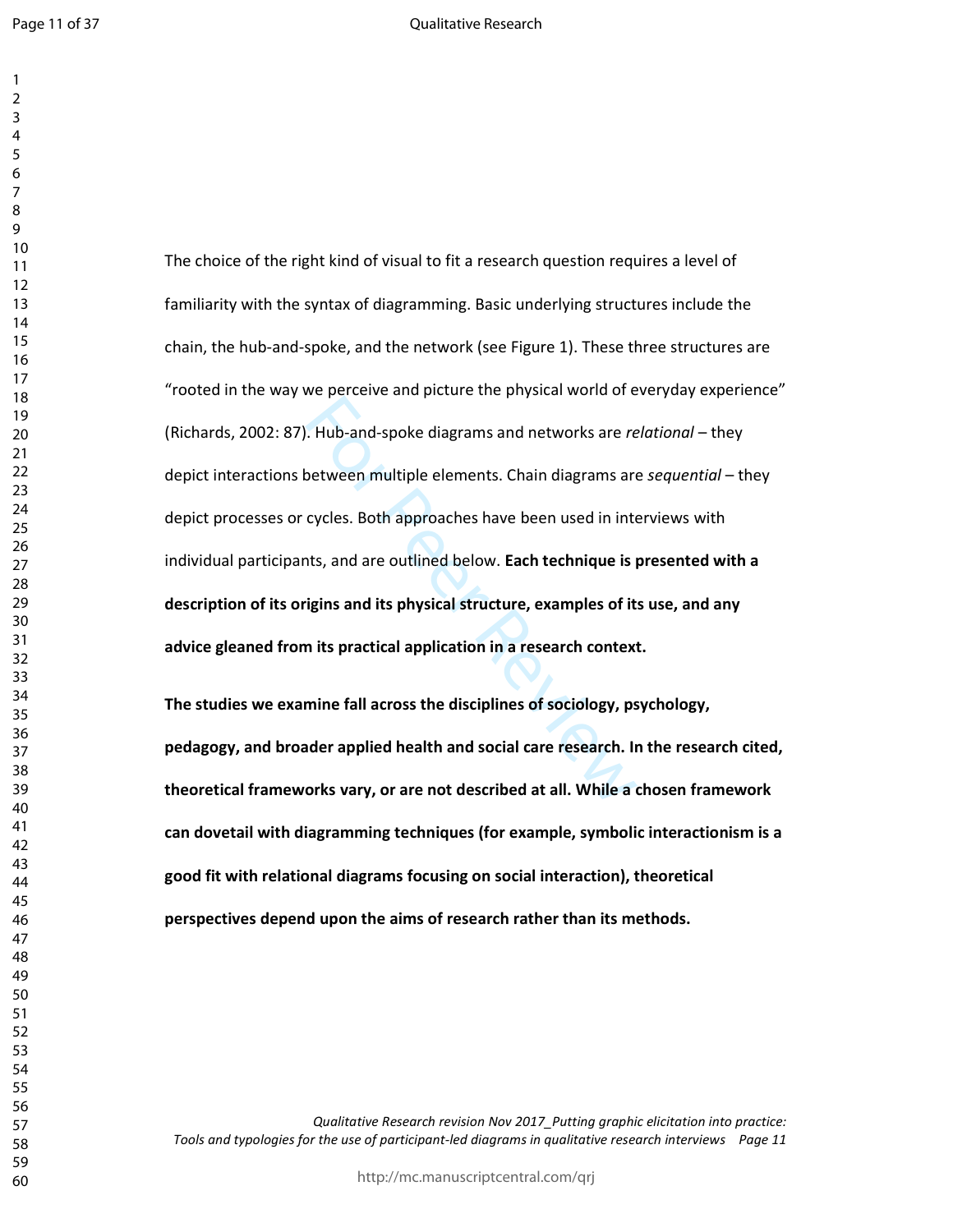# *Relational diagrams*

estigating the features of social networks; the<br>
riential details of collaboration, or to consider<br>
vents. Examples used in one-to-one interview<br>
omaps and genograms, and the Pictor techniq<br>
orks in qualitative research ow **Relational diagrams can represent associations between people or concepts, and can be used to map out the ways in which social actors interact around a given task. They can be useful in investigating the features of social networks; they can also be used to explore the experiential details of collaboration, or to consider interaction based on specific critical events. Examples used in one-to-one interviews include the social convoy diagram, ecomaps and genograms, and the Pictor technique.** 

# *The social convoy diagram*

Imaging social networks in qualitative research owes its origins to social network analysis (SNA), in which information is elicited about the connections between people and converted into visual maps (Borgatti et al., 2009; Knox et al., 2006; Freeman, 2000). Qualitative SNA ('QSNA') emerged in anthropology and sociology in the 1950s (Barnes, 1954; Bott, 1957; Young and Wilmott, 1957), but evolved into a quantitative science ('formal' SNA) investigating the strength, frequency and direction of social relations. One image from SNA has evolved into a participant-led elicitation tool in qualitative research: the convoy diagram.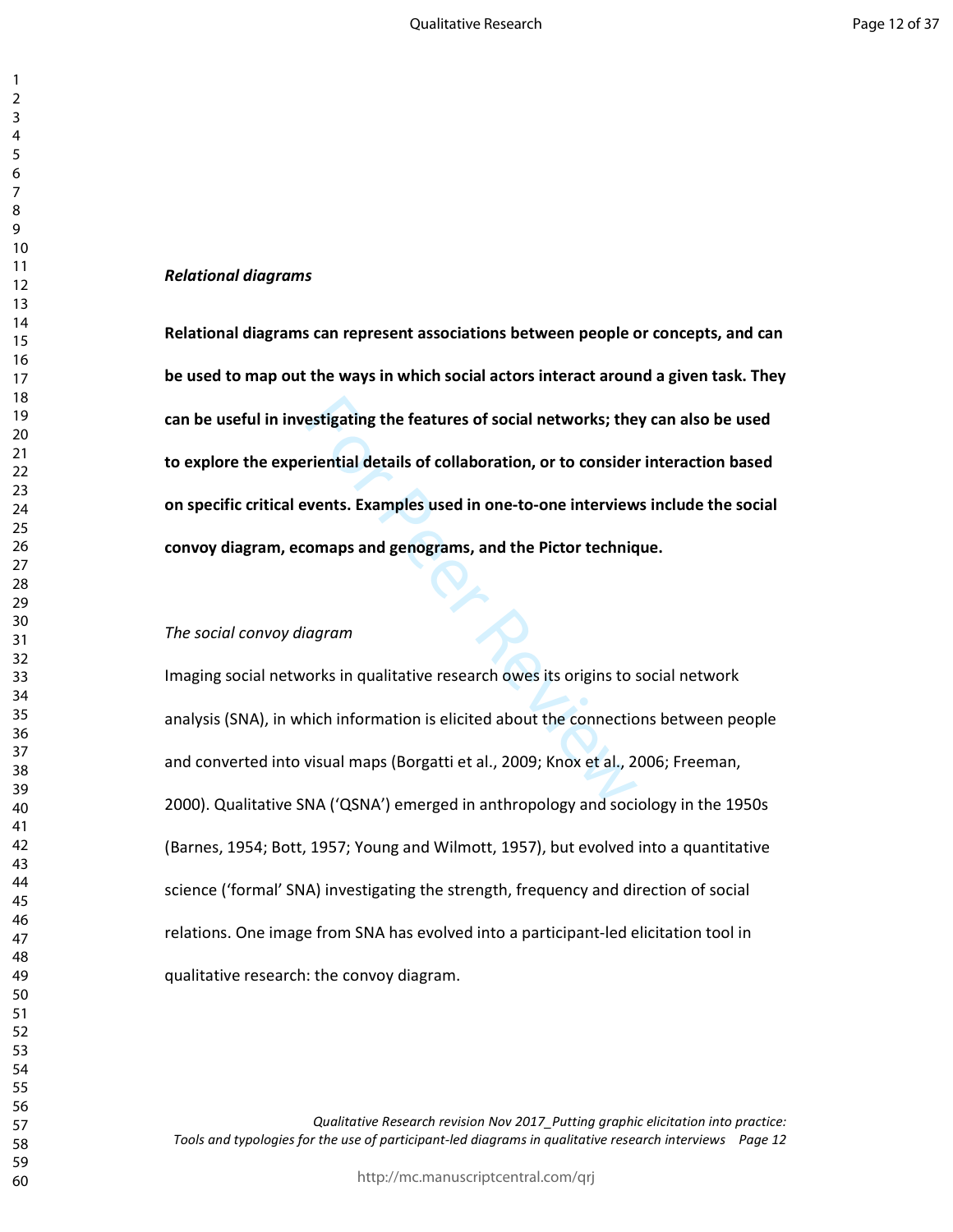$\mathbf{1}$  $\overline{2}$ 

The layout of a social convoy diagram begins with a central circle, around which larger concentric circles radiate outwards to create an image like an archery target (most convoy diagrams include three concentric circles). They represent 'ego-centred' networks (Knox et al., 2006): the participant places themselves at the centre and other individuals or groups in the circles surrounding them, their significance indicated by proximity to the centre. Questioning about the positioning of people or institutions elicits information about the quality of the relationships.

The Extra Latitude and the positioning of peop<br>the Australian Control of the relationships.<br>of visual representations of social networks is<br>set and Times study (2009), in which participants<br>who were important to them and t The intuitive nature of visual representations of social networks is demonstrated by Bagnoli's *Young Lives and Times* study (2009), in which participants created visual maps of the people who were important to them and their positive and negative role models, with themselves in the centre. Diagrams which spontaneously emerged included representations of social connections in spokes, like a wheel, and in concentric circles. **Additional visual coding can been used – for example in Roseneil's (2006) study of intimate relationships, participants used colour to differentiate sexual relationships from friendships.** Social convoy diagrams can also be based around a specific task or premise – for example, in Heath et al's (2009) study, they were used to investigate the role of others in decision-making about higher education, and in McCann and Roberto's (2012) study, to explore coping and emotional support.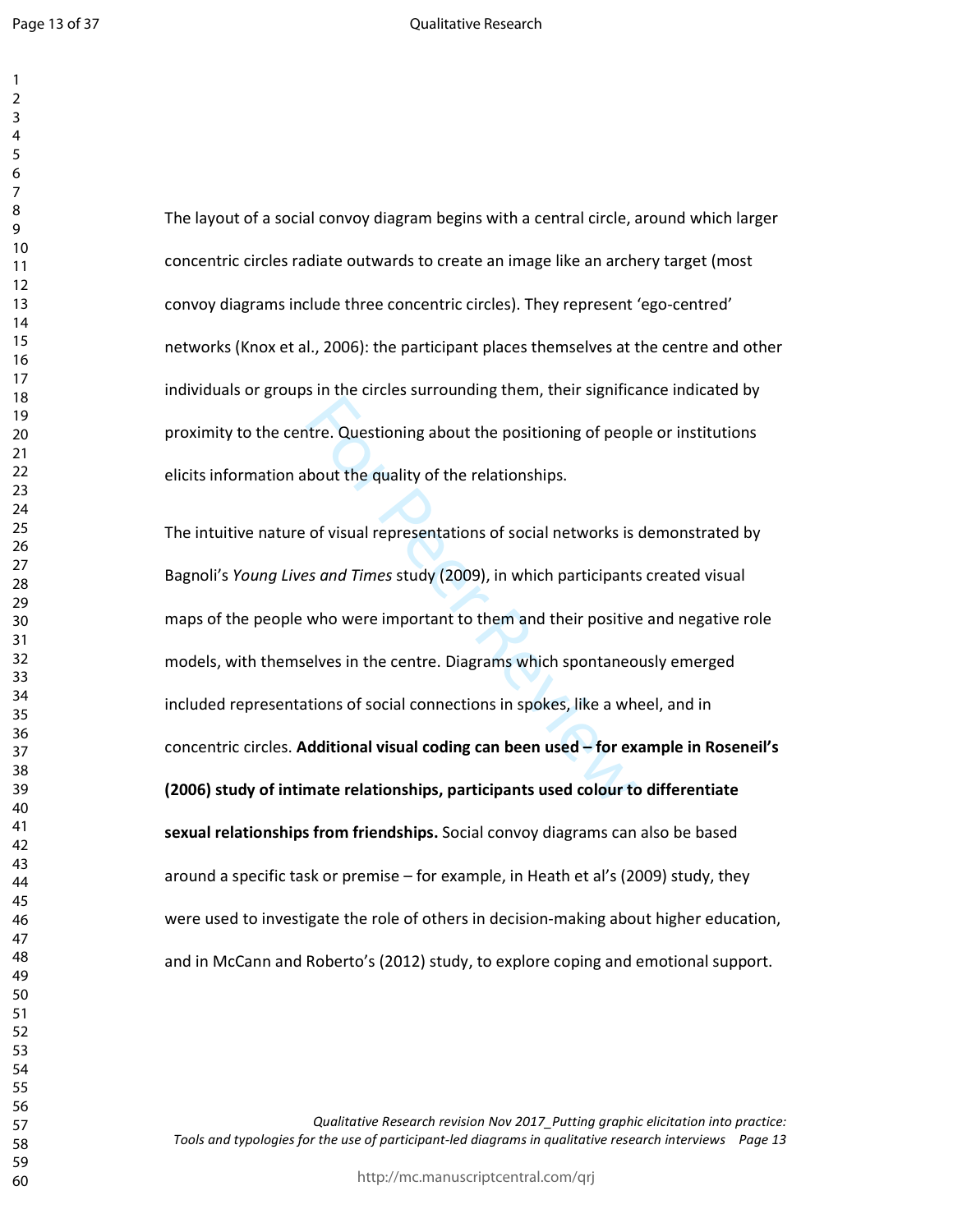Maximizers the shall alle standard many control and at the outset of the study. One key limite<br>le for taking a snapshot of a network, but are<br>the nature of the interactions within it.<br>many studies with the principles of th **Heath et al. (2009) and McCann and Roberto (2012) point out the possibility of "missing" people in convoy diagrams: network data is likely to be partial rather than complete. McCann and Roberto demonstrate a counterpoint: as people age, their networks become increasingly complex, and convoy diagrams allow for the inclusion of deceased network members. To examine changes in networks over time, the diagram would need to be repeated longitudinally, and network boundaries would need to be well defined at the outset of the study. One key limitation is that convoy diagrams are suitable for taking a snapshot of a network, but are limited in their ability to represent the nature of the interactions within it.** 

## *Ecomaps and genograms*

The ecomap has similarities with the principles of the convoy diagram, using concentric circles and the evaluation of relationship characteristics to construct an image (see Figure 2). The technique originated in the 1970s in the work of Hartman as a tool for family therapy assessment (1978; 1995). In research studies, construction is led by the participant under guidance from the researcher.

[Figure 2 near here]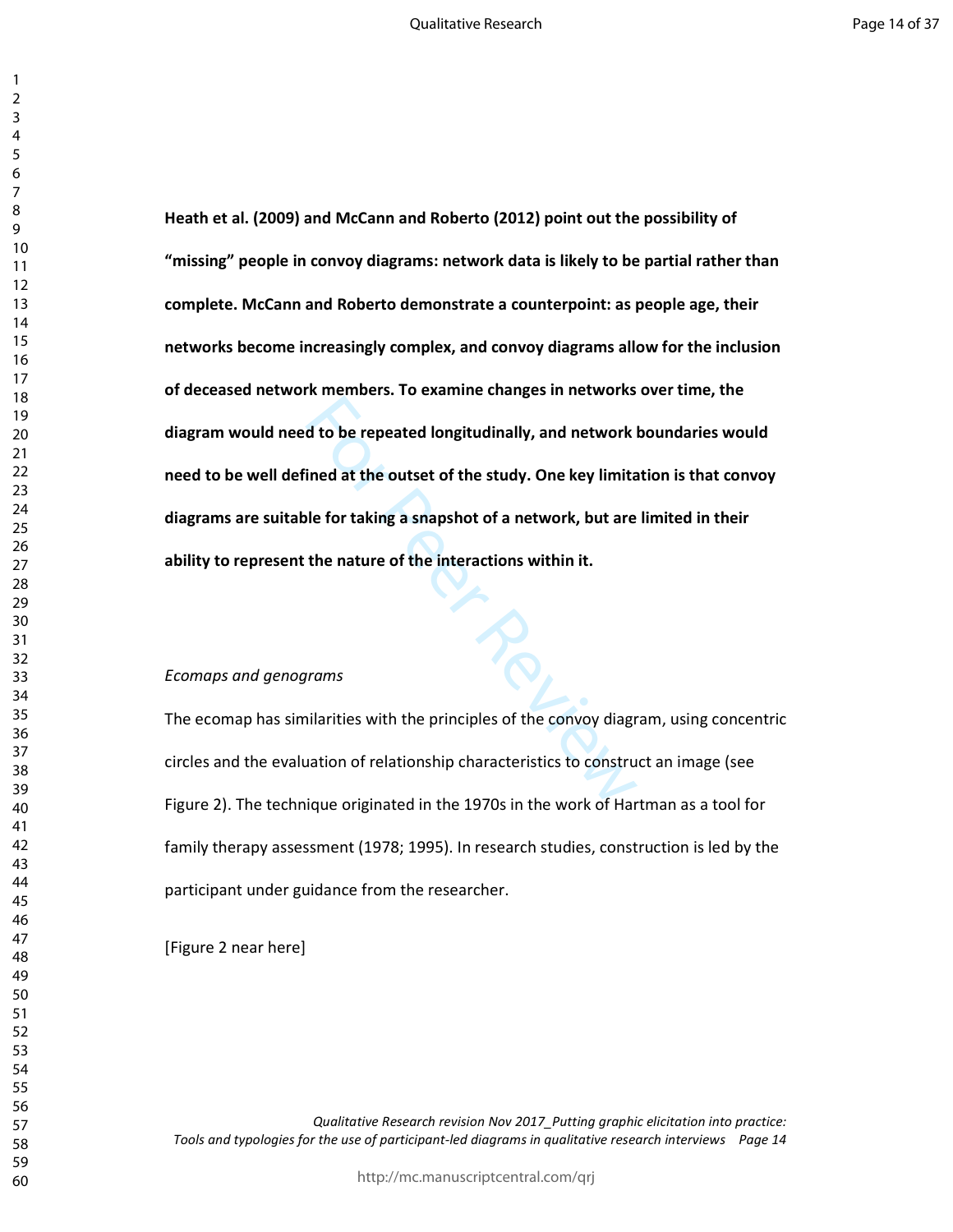Page 15 of 37

 $\overline{2}$ 

Example, straight lines indicating harmony and j<br>comaps are often used in combination with far<br>is (Rempel et al., 2007) – a technique which als<br>Bowen, 1978) and therapeutic assessment (Mc<br>t al., 1999).<br>maps and genograms c Ecomaps explore the nature of networks, showing where an individual fits within the context of larger social systems. A central circle or box represents an individual or a family unit, and the participant arranges other circles or boxes around the centre to denote external systems such as schools, peers, spiritual groups and key events. Lines joining the outer circles to the central circle or box are coded to show the nature of the relationships – for example, straight lines indicating harmony and jagged lines denoting hostility. Ecomaps are often used in combination with family tree diagrams known as genograms (Rempel et al., 2007) – a technique which also emerged from family counselling (Bowen, 1978) and therapeutic assessment (McGoldrick and Gerson, 1985; McGoldrick et al., 1999).

In combination, ecomaps and genograms can offer a holistic overview of relationship dynamics and social support. This makes them suited to investigations of family patterns which cascade through generations – for example, chronic health conditions (Ribeiro et al., 2015), domestic violence (Watts and Shrader, 1998) and property inheritance (Helling and Stovers, 2005). They have also been used to visualise social support in family caregiving (Ray and Street, 2006; 2007; Rempel et al., 2007; Washington, 2009), and to investigate health promotion within social networks (Zanchetta et al., 2007; Rocha et al., 2009; de Oliviera et al., 2010; Correa et al., 2011).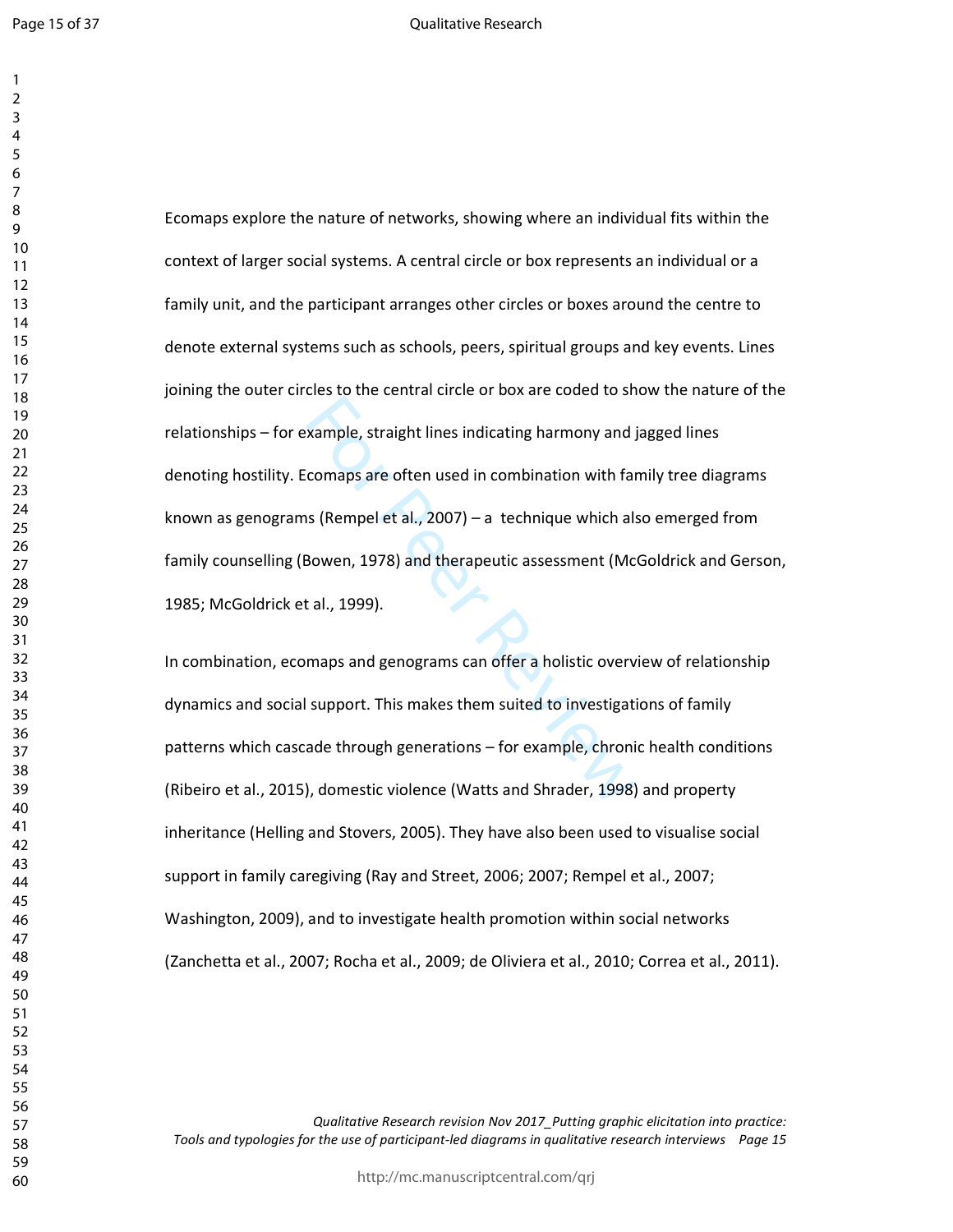nent (2006), Washington (2009) on contextual<br>mining social isolation, stress and spirituality.<br>I) and Correa et al. (2011) offer a largely description<br>themes such as 'social networks', 'kinship ne<br>s of health promotion by **In many of these studies, the stated aim of ecomaps and genograms is to explore the composition of networks, rather than to enrich participant accounts. Articles show a wide variation in the level of interpretation in their thematic analysis, with some studies unearthing abstract concepts and others remaining almost wholly descriptive. Ray and Street touch on experiences of emotional loss (2007) and subtle aspects of embodiment (2006), Washington (2009) on contextual issues and their counterpoints, examining social isolation, stress and spirituality. In contrast, de Oliviera et al. (2010) and Correa et al. (2011) offer a largely descriptive analysis of social support, with themes such as 'social networks', 'kinship networks' and 'family roles'. In the studies of health promotion by Rocha et al. (2009) and de Oliviera et al. (2010), diagramming was used to record information rather than to enrich interview data.** 

**Further potential limitations are reported. Swainson and Tasker (2005) point out that genograms subscribe to Western cultural norms about the nuclear family, and extend the technique to represent families of choice in lesbian relationships. Watts and Shrader (1998) point out that genograms do not note the timing of events – diagrams must be cross-referenced with transcripts and/or field notes to take temporality into account – an approach later taken by Rempel et al. (2007). One further limitation of ecomaps and genograms is the training required to instruct**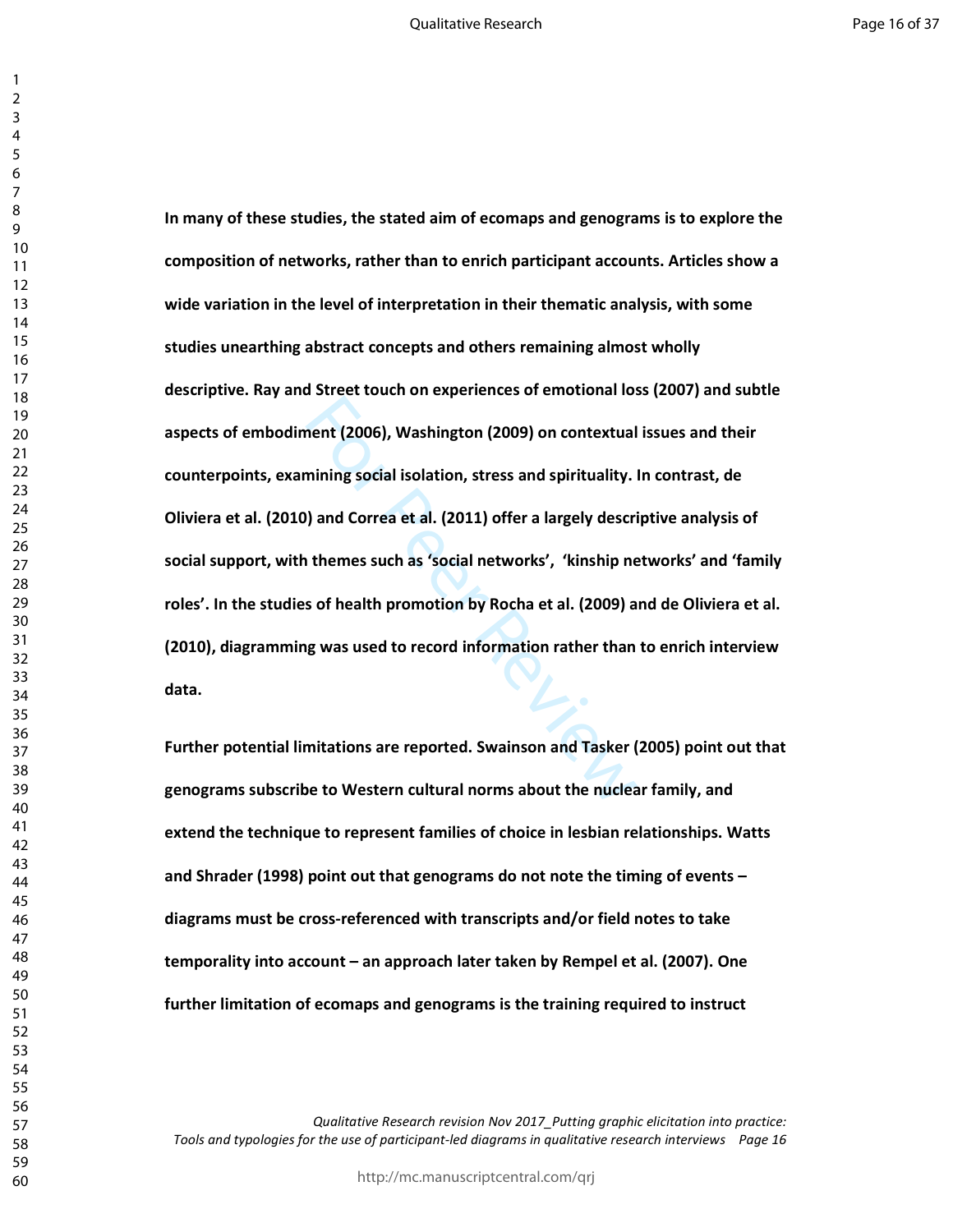$\mathbf{1}$  $\overline{2}$  $\overline{4}$  $\overline{7}$ 

**participants to compile them – they are more complex than the other diagrams described here, and accuracy of construction is a more significant issue.** 

#### *The Pictor technique*

ent focus, primarily representing a network col<br>upport or health care. The technique uses arro<br>cial networks (see Figure 3). Its focus is on map<br>ng and/or social support [Authors, 2013a] (van<br>e, health care professionals c Pictor takes a different focus, primarily representing a network collaborating over a task such as social support or health care. The technique uses arrows to represent professional and social networks (see Figure 3). Its focus is on mapping episodes of collaborative working and/or social support [Authors, 2013a] (van den Berg et al., 2017) – for example, health care professionals can use Pictor to map out an episode of collaborative working, and patients and carers can use it to map out networks of support. The technique developed from a family therapy procedure using arrowshaped cards to represent relationships (Hargreaves, 1979). Its use in research is grounded in an approach to psychology known as personal construct theory (PCT), based on the understanding that every individual construes the world through a unique framework of values and perceptions which are not readily available on a conscious level (Kelly, 1955).

[Figure 3 near here]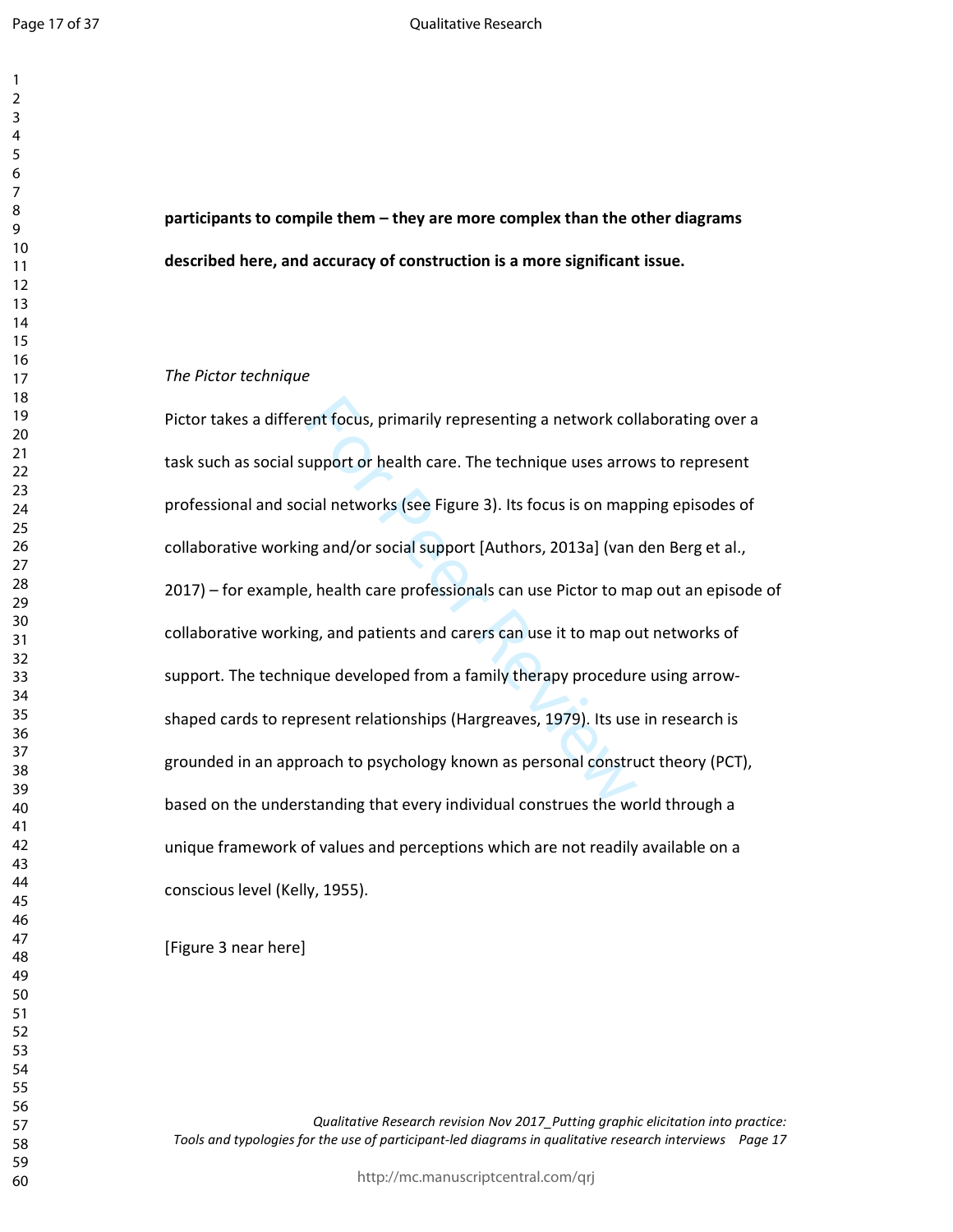Participants are given a stack of semi-adhesive arrow-shaped notes and an A1 (59.4 x 84.1 cm) sheet of paper (this can be folded in half if space is limited). They are then asked to call to mind a specific case or incident of collaborative working or social support, to write down the role of each person or group involved on a separate arrow, and to arrange the arrows in a way which represents the story of the case or incident. The visual is known as a Pictor chart. The semi-adhesive arrows can be reconfigured during the interview dialogue. Pictor allows for a snapshot of a single event, or the exploration of impressions gleaned over the longer term – for example, representing a patient case over the course of a few weeks within a single diagram.

as a Pictor chart. The semi-adhesive arrows can<br>as a Pictor chart. The semi-adhesive arrows can<br>dialogue. Pictor allows for a snapshot of a sing<br>essions gleaned over the longer term – for exare<br>e course of a few weeks with The majority of participants arrange arrows in networks to represent a significant event or episode, using the direction of the arrows to suggest links between the people they represent. Dialogue about the direction and/or mutual proximity of the arrows facilitates an investigation of the nature of the relationships. For example, arrows placed overlapping can represent issues such as emotional alliance or close collaboration, and arrows facing one another can represent support or conflict [Author 1, 2011]. Arrows distant from the centre of a chart can indicate a disinterested observer, or the unintended absence of someone significant. The participant's explanation of arrow positioning is vital to understanding the dynamics of the situation.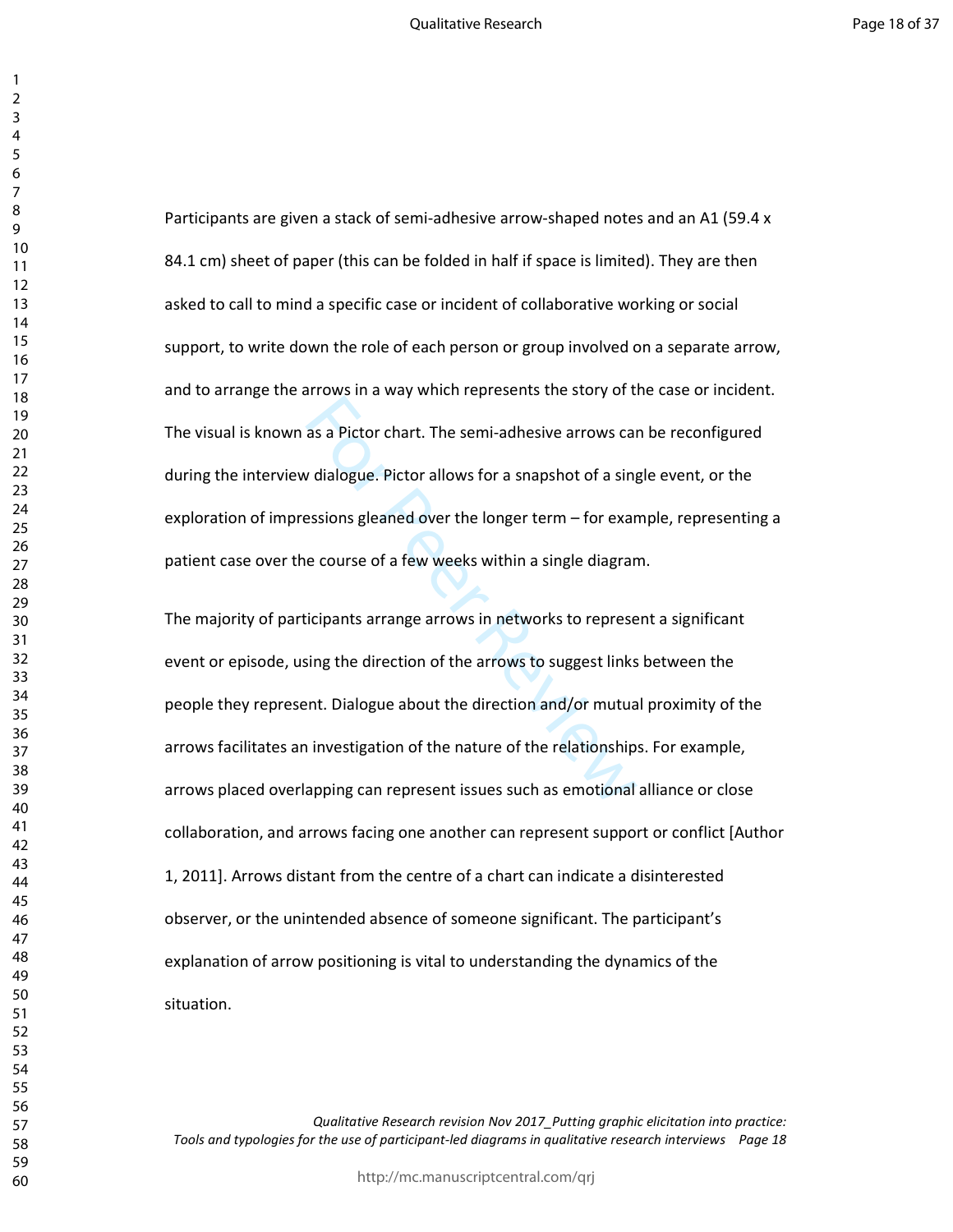Page 19 of 37

 $\overline{2}$ 

For the product of the matter of the technique can prove helpful in sensitively particle in nursing and midwifery [Authothat the technique can prove helpful in sensitive mple, with patients who are unwell or dying. Pit of Pictor was first used in research to investigate working relationships between health and social care professionals [Author 2, 2005]. It has since been used to investigate professional and patient experiences of cancer and long term conditions [Authors, 2013a] and end-of life care [Authors, 2012; Authors, 2015; Author 1, in press], **teaching and learning in medical education (van den Berg et al., 2017; Berkhout et al., 2017),** and reflective practice in nursing and midwifery [Author 1, 2011]. Studies have demonstrated that the technique can prove helpful in sensitive interviewing situations – for example, with patients who are unwell or dying. Pictor allows the participant to control the pace, and produces a physical picture of an emerging narrative, acting as an *aide-memoire*. Although Pictor was conceived as a network diagram, participants sometimes place arrows in chain arrangements where they see chronological ordering as the best way to represent their experience [Authors, 2013b]. Others incorporate lines and networks on the same chart, or elaborated their chart with freedrawing.

**Limitations outlined by [Authors, 2013a] include the insight that while some participants adapt quickly to the technique, others take time to understand what is required, and that it is advisable to allow for the modification of the diagram during the interview. Where participants are too unwell to place arrows, the researcher can do this on their behalf, but must avoid leading the agenda. The specific qualities**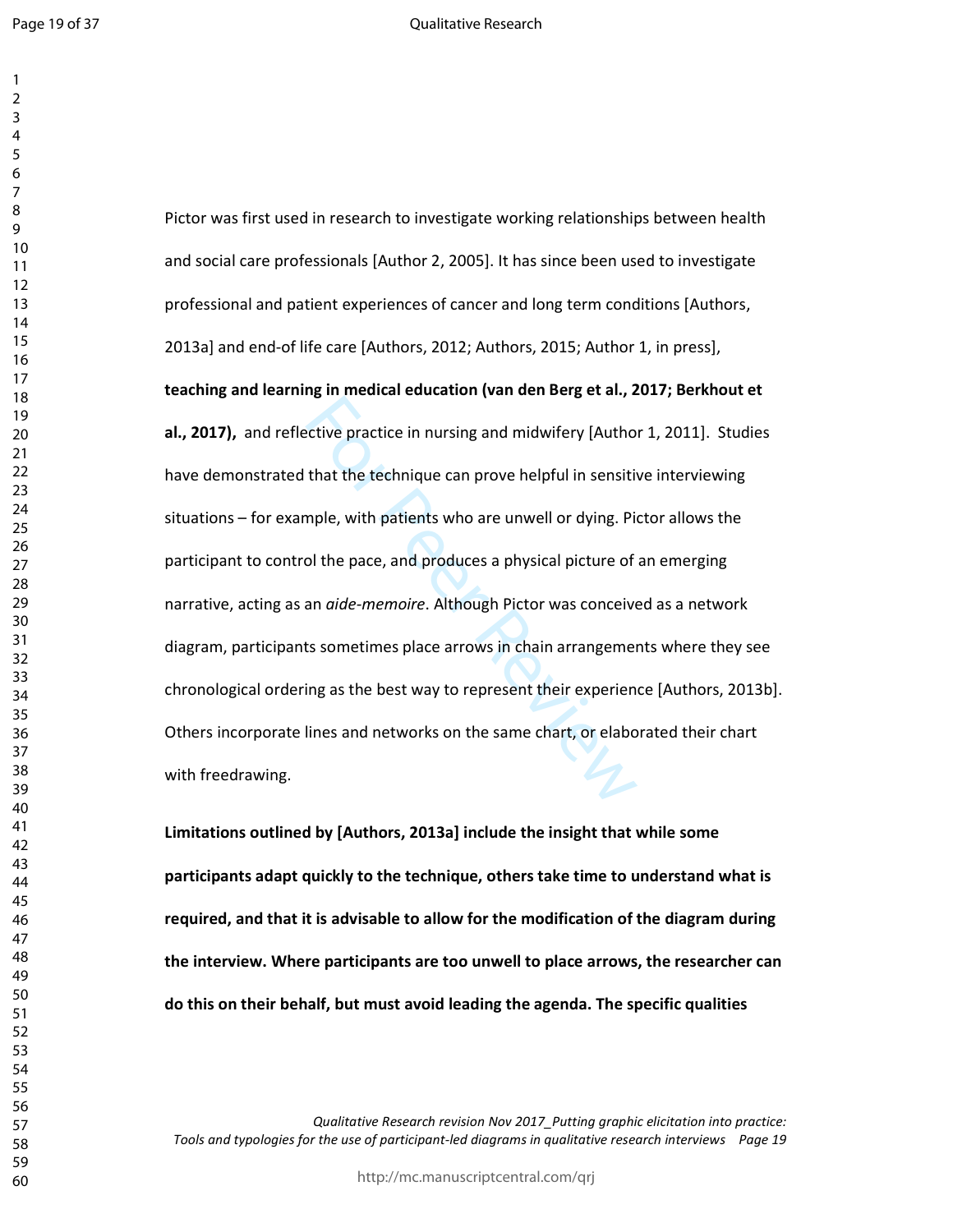**which make a Pictor chart work well depend on an adequate brief [Author 1, 2011]. Participants should be encouraged to choose a specific episode of care, rather than a generic example of an event, to ensure a focus on roles and relationships as enacted in practice rather than in the abstract. The chart also needs to include as wide a range of interactions as possible – the more complex the diagram, the richer the data that flows from it.** 

# *Sequential diagrams*

For the complement of the state of the state of the state of diagrams can be used to represent processes of actions or steps fit togeth who or become contentious. They can also be used multiple events to allow comparisons Sequential or chain diagrams can be used to represent processes or events. They can be useful in investigating how a series of actions or steps fit together, or where these processes break down or become contentious. They can also be used to take an overarching view of multiple events to allow comparisons to be made, facilitating the investigation of abstract processes such as change and development over time.

#### *Timelines*

Timelines are representations of experiences set out in chronological order. Their aim is to record significant events and elicit the subjective feelings associated with them.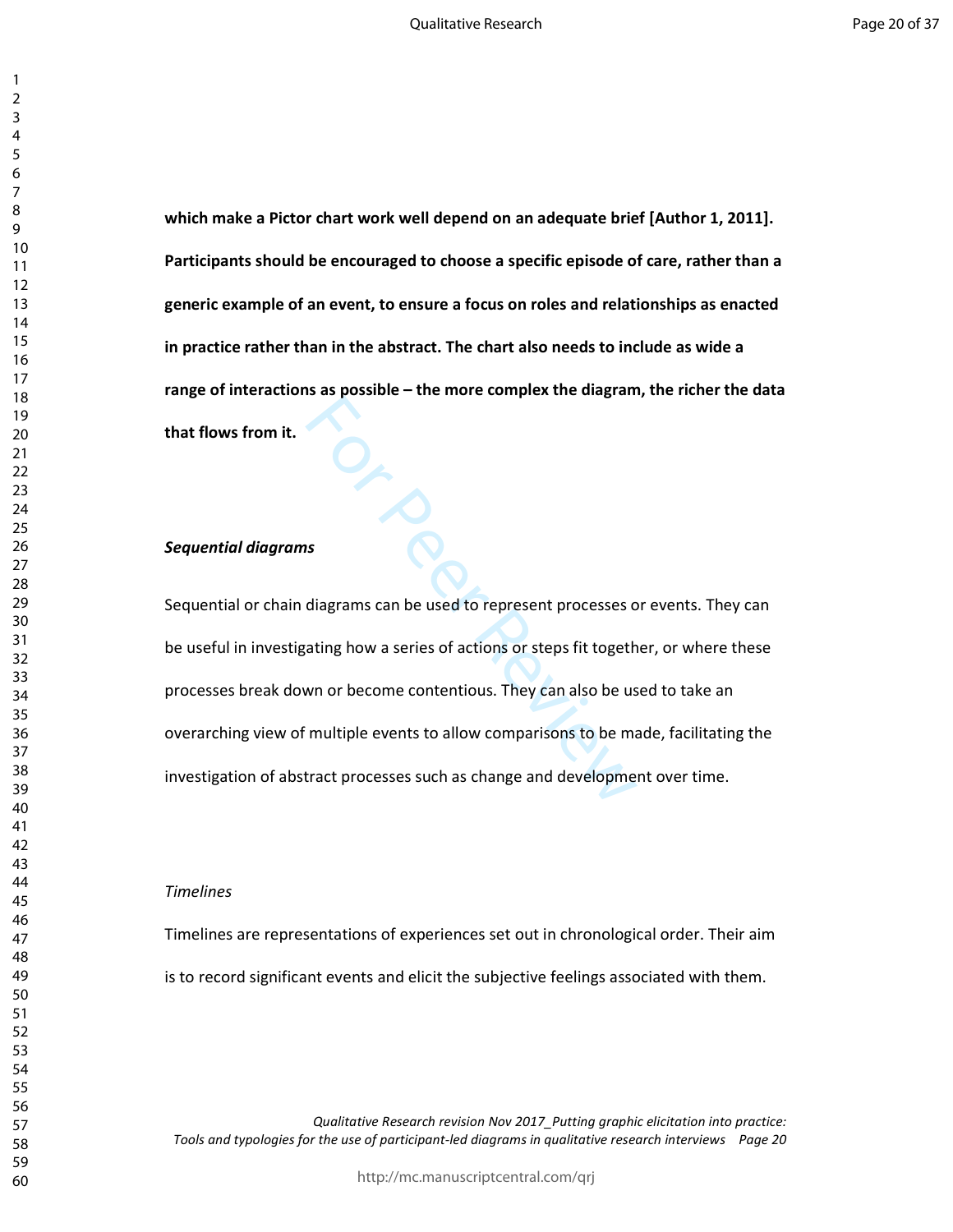Page 21 of 37

 $\mathbf{1}$ 

In research interviews began with 'life story wo<br>see McKeown et al. (2006). In common with ot<br>nave been used in therapy, for example to exar<br>ces (McKenna and Todd, 1997). They have also<br>ehaviours (Abusabha et al., 2001; En The events themselves can be the focus of the research, as in Marshman and Hall's (2008) study of the significance of cleft palate surgery; alternatively, events can act as cues for recalling feelings about patterns of experience, such as the development of identity (Jackson, 2013). Significant global events can also be used to prompt associated personal memories (Cohen et al., 2005). The graphic representation of events across time in research interviews began with 'life story work' (LSW) – for a review of this area, see McKeown et al. (2006). In common with other participant-led graphics, timelines have been used in therapy, for example to examine access to mental health services (McKenna and Todd, 1997). They have also been used to investigate health behaviours (Abusabha et al., 2001; Enright and O'Sullivan, 2012). Introducing an axis adds an extra dimension to timelines – for example, a vertical axis can be set against a horizontal sequence of events to allow the freedrawing of a line to represent "ups and downs" over time (see Figure 4). This can be used to plot concrete issues such as weight change (Sheridan et al., 2011) or subjective feelings such as high or low mood (Leung, 2010), and can provide a sensitive way to elicit narratives about

the 'wiggle in the line' (Sheridan et al., 2011: 563) without direct questioning.

[Figure 4 near here]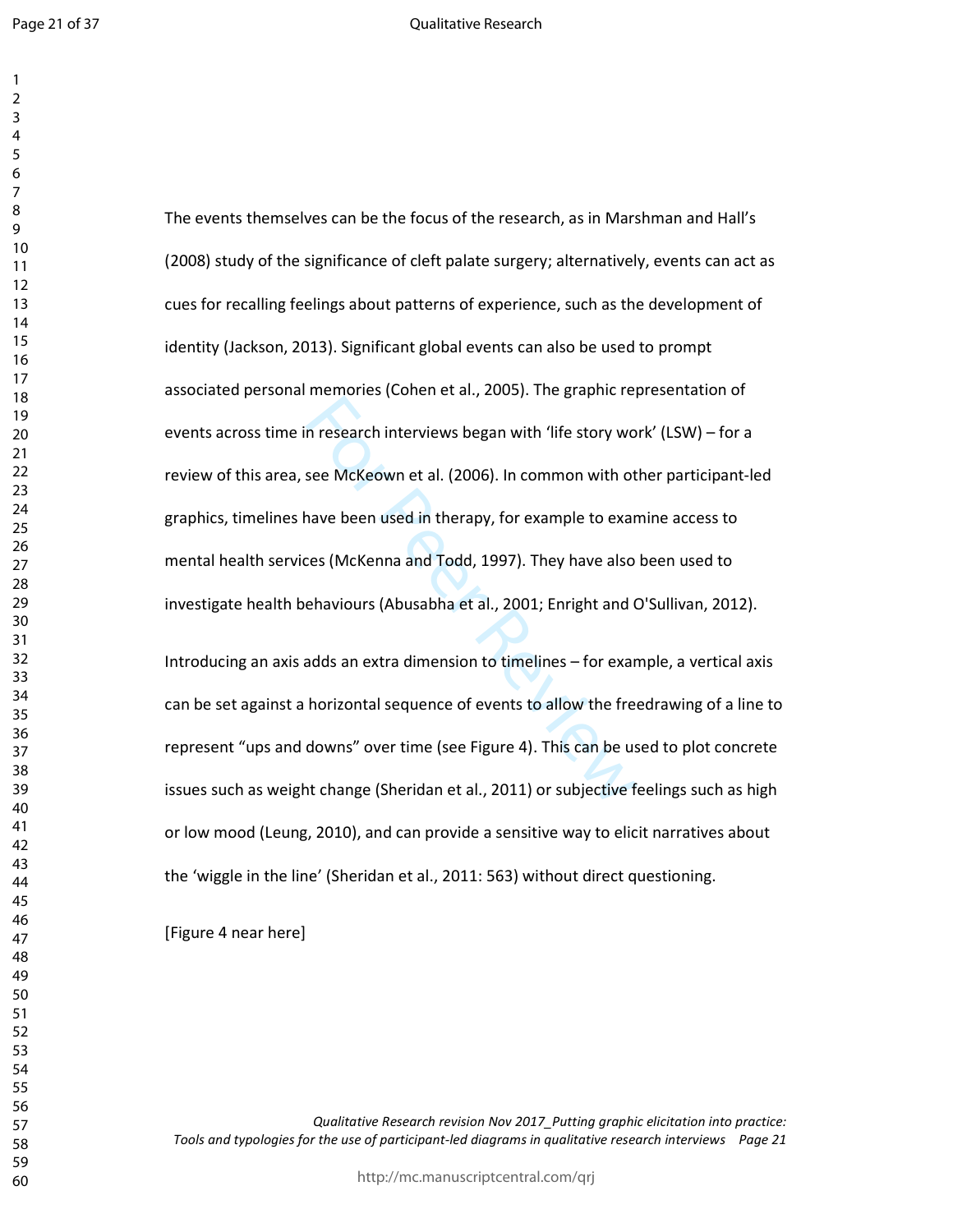$r_{\widetilde{Q}_{L,\widetilde{Q}_{L,\widetilde{Q}_{L,\widetilde{Q}_{L,\widetilde{Q}_{L,\widetilde{Q}_{L,\widetilde{Q}_{L,\widetilde{Q}_{L,\widetilde{Q}_{L,\widetilde{Q}_{L,\widetilde{Q}_{L,\widetilde{Q}_{L,\widetilde{Q}_{L,\widetilde{Q}_{L,\widetilde{Q}_{L,\widetilde{Q}_{L,\widetilde{Q}_{L,\widetilde{Q}_{L,\widetilde{Q}_{L,\widetilde{Q}_{L,\widetilde{Q}_{L,\widetilde{Q}_{L,\widetilde{Q}_{L,\widetilde{Q}_{L,\widetilde{Q}_{L,\widetilde{Q}_{L,\widetilde{Q}_{L,\wid$ Freedrawn timelines can be annotated with events, memories or learning points, elaborated into spirals or circles to represent metaphorical thinking. For examples of freedrawn lines, see Orland's (2000) investigation of teachers' professional development, and Bagnoli's (2009) investigation of turning points with young adults, in which timelines were projective as well as retrospective, continued onwards into an imaginary future. **Timelines can also be layered to form a grid, displaying simultaneous parallel aspects of participants' social worlds. For example, Wilson et al (2007) used this technique to examine the effects of parental substance abuse across multiple arenas: participants (young adults) produced grids with parallel timelines representing home life, school life, care responsibilities, service use, illness or employment history.**

#### *Continuums*

A continuum is a line drawn between one extreme and another, representing every incremental difference in between. Its use in social research is confined to the Salmon line – initially conceived as a reflective tool in educational settings (Salmon, 2003) [Author 2, 2010]. [Author 2, 2005] used this method to uncover personal meanings about team work, with a line representing good team working at one end and poor team working at the other; the elements (people, in this case) were subjectively

*Qualitative Research revision Nov 2017\_Putting graphic elicitation into practice: Tools and typologies for the use of participant-led diagrams in qualitative research interviews Page 22* 

http://mc.manuscriptcentral.com/qrj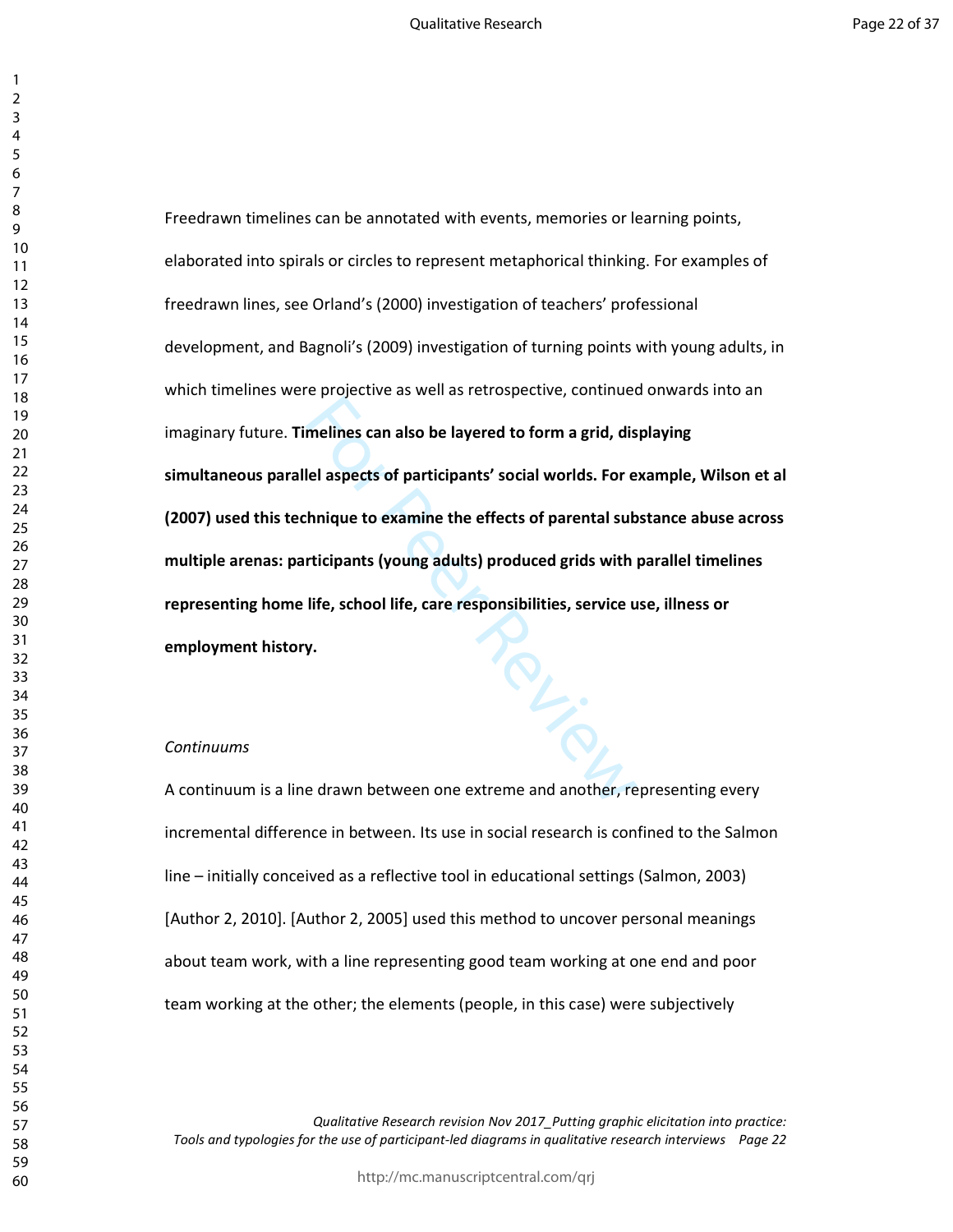assessed against the two extremes and positioned along the continuum accordingly. The interviewer then asked what it would take for specific people to move along the continuum towards better team working, to elicit the participant's perceptions about what constitutes good team work.

Notion techniques focus solely on individual framed one-dimensional, and limit diagrammatic reproses of ordinary or linear order. This can be complexified using the more complex, ease of conceptualisation for ure comparabi **Timeline and continuum techniques focus solely on individual frameworks of meaning. They are one-dimensional, and limit diagrammatic representation to a single chronological or linear order. This can be complexified using grid lines, but in making any diagram more complex, ease of conceptualisation for participants must be retained. To ensure comparability between points on timelines, it is imperative to be selective and consistent in what you ask participants to record. For example, do you wish them to simply compare and contextualise concrete events or episodes in their life, or are you asking them to take a step further and identify a series of subjective moments over time – for example, experiences of development or transition?** 

**In our own work, we have discovered the value of piloting diagrams to investigate any difficulties before rolling out the technique across a project [Authors, 2012]. In a study investigating professional development on undergraduate work placements (known as work integrated learning, or WIL), we trialled grid and continuum**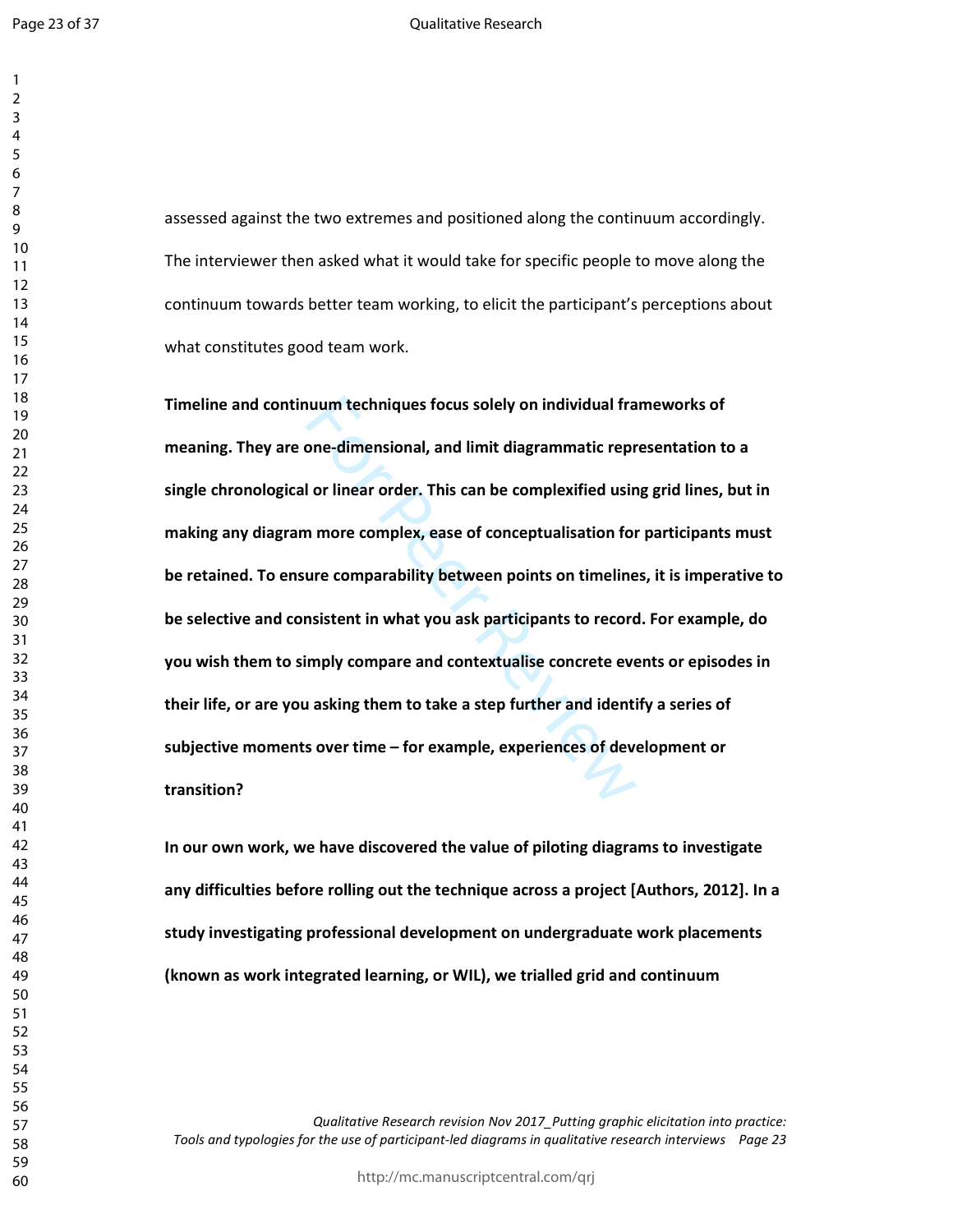**techniques based around professional development, but found that these elicited little about changes over time. We then chose to focus on the temporal: participants with experience of multiple placements displayed these along a timeline; participants who undertook a single, longer placement used the timeline to display significant events during the placement. We sought to explore key learning moments and the development of professional skills and personal philosophies of work, and the comparison of placements and events elicited the data we were looking for.** 

#### *In summary: Diagramming social and personal worlds*

many are presented the stagnart implement<br>of professional skills and personal philosop<br>placements and events elicited the data we we<br>many social and personal worlds<br>icipant-led diagramming may be worth consid<br>social intera **To summarise, participant-led diagramming may be worth considering for research studies focused on social interaction, events and/or processes, or meaning-making. Relational diagrams can help participants to articulate their experiences of social or professional networks and interactions, and can be used as a framework for exploring support or collaboration based around a specific task or event. They can also examine patterns of social interaction over time, in particular in studies investigating family dynamics. Sequential diagrams can help participants to examine how a series of actions fit together, the points at which processes work or break down, and more abstract processes such as change and development. Laying out a**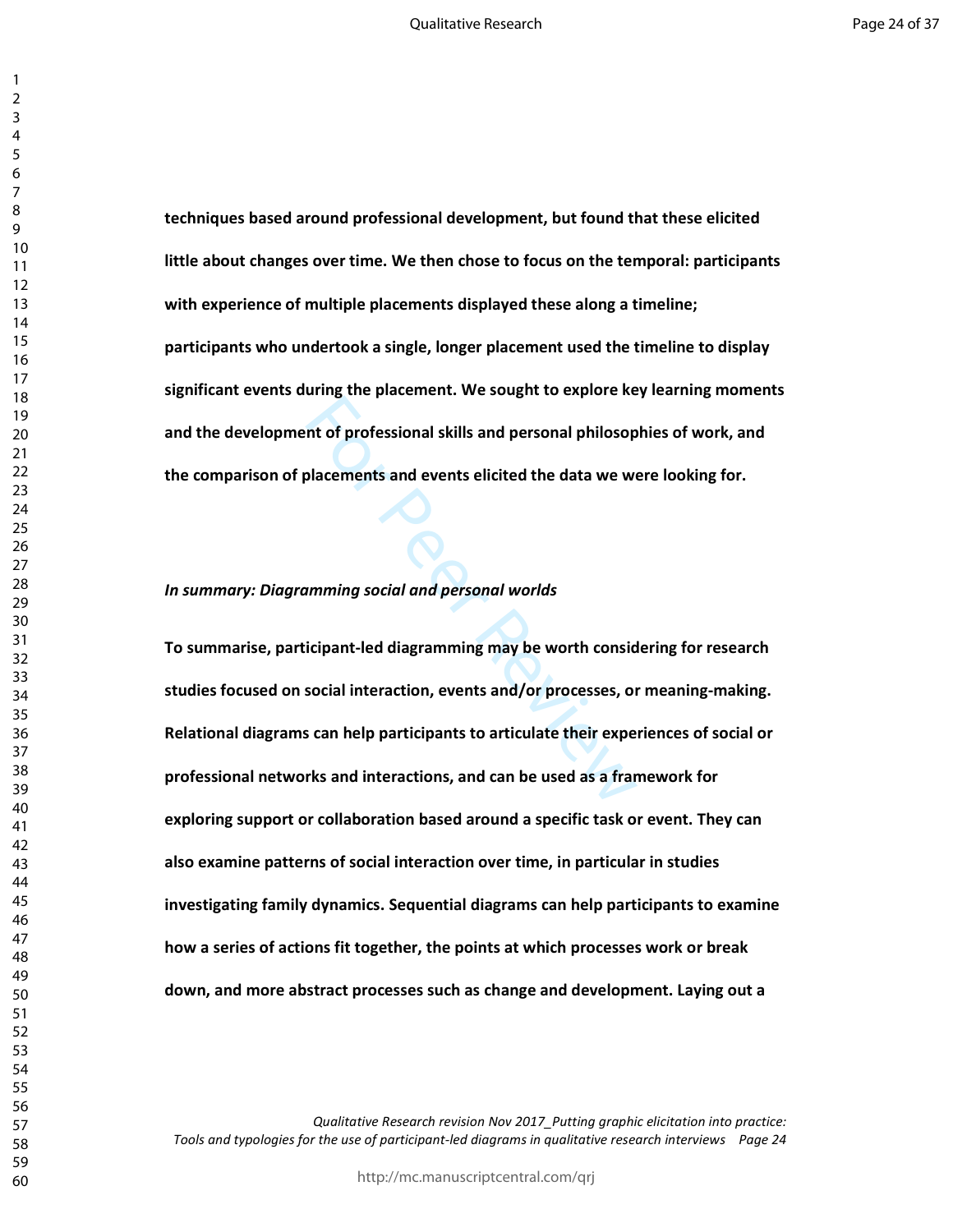**graphic representation can reveal how events (such as medical consultations) or elements (such as the behaviours of other people) might link together to form personal frameworks of meaning.** 

### **The limitations of diagramming**

iagramming<br>
eral caveats to bear in mind when using partici<br>
consideration is whether all of your participan<br>
nge of experiences. Piloting your technique is v<br>
– either in the focus of the data that a specific<br>
pproach you There are some general caveats to bear in mind when using participant-led diagramming. A key consideration is whether all of your participants will be able to draw on a similar range of experiences. Piloting your technique is vital to identify potential problems – either in the focus of the data that a specific diagram will elicit, or in the flexibility of approach your project may require. Piloting ensures that the data gathered will be appropriate to your research aims, and alerts you to ways in which diagrams might be customized by participants.

Sensitivity in developing a diagramming protocol is required – participant vulnerability must be considered. Interviewees can experience distress if they are asked to reflect on events in their past which touch on difficulties experienced in the present (Sheridan et al., 2011; McKeown et al., 2006). Techniques which request recall can be difficult for participants with cognitive difficulties: Bagnoli (2009) found that timelines were not effective with people with mental disabilities, who could not conceive of time in a

*Qualitative Research revision Nov 2017\_Putting graphic elicitation into practice: Tools and typologies for the use of participant-led diagrams in qualitative research interviews Page 25* 

http://mc.manuscriptcentral.com/qrj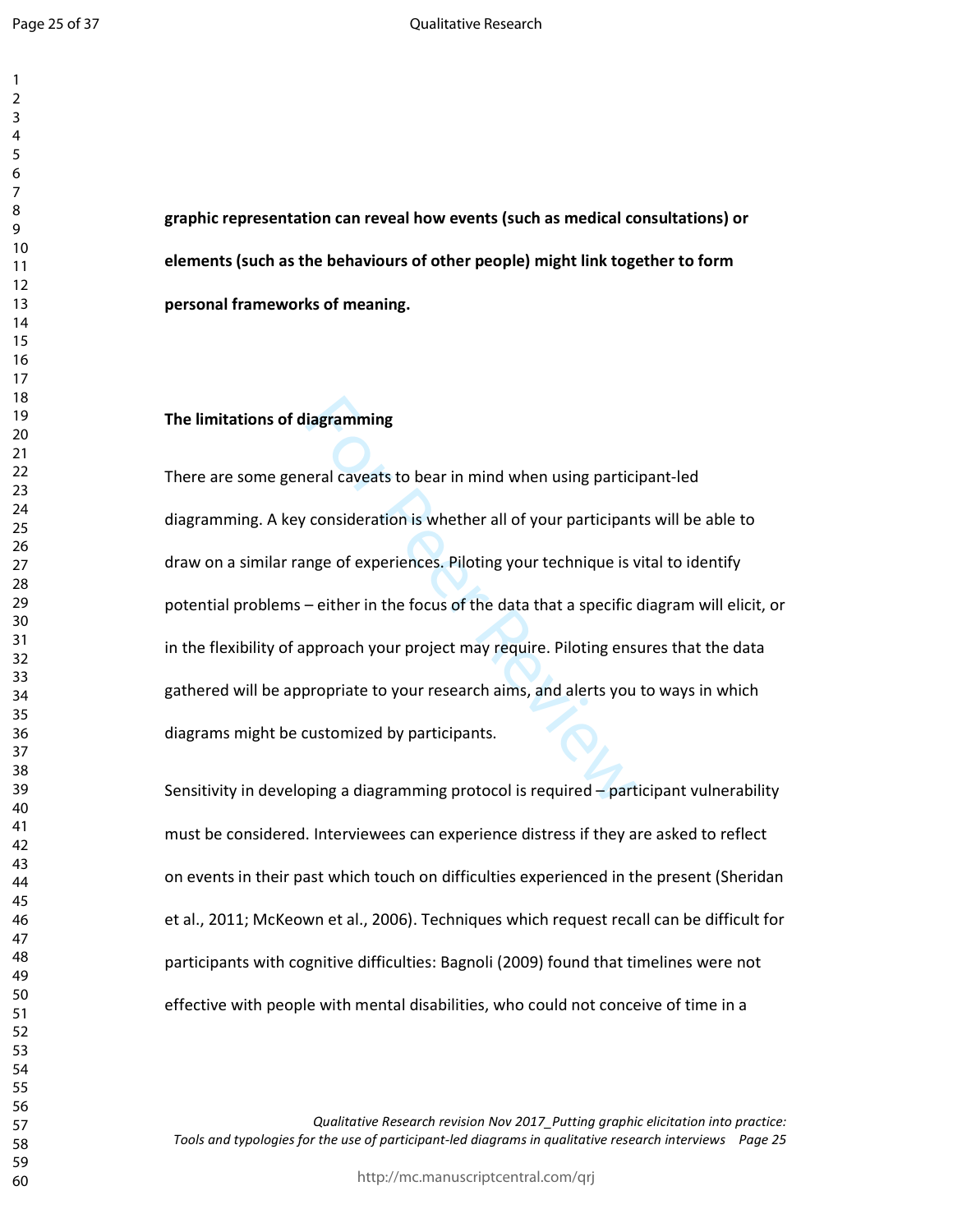linear way. The conceptualisation of overarching concepts such as time can also be dependent upon the cultural background of participants (Ancona et al., 2001) – some cultures, for example, conceive of time as a circle or spiral (Orland, 2000; Hinterhuber, 2002).

#### *Conclusion*

For a diagramming covers a limited range of the<br>pproach, focusing on fixed diagram structures<br>an examining the process of diagram creation<br>comena and personal experience. Our central a<br>earchers would benefit from basing th **The current literature on diagramming covers a limited range of techniques, and takes a top-down approach, focusing on fixed diagram structures used by specific disciplines rather than examining the process of diagram creation and how this might capture social phenomena and personal experience. Our central argument here is that qualitative researchers would benefit from basing their choice of diagrammatic elicitation techniques on an understanding of how particular forms of diagramming work in practice – what they afford and what they inhibit. We offer researchers a typology to help with such choices, in terms of the physical structure of diagrams (hub-and-spoke, network, chain), the types of data they typically elicit (relational or sequential) and the strengths and limitations of specific techniques.** 

**We are aware of the risks of any typology of qualitative methods, in that they can be seen as simple formulae that will automatically prescribe the "right" technique in**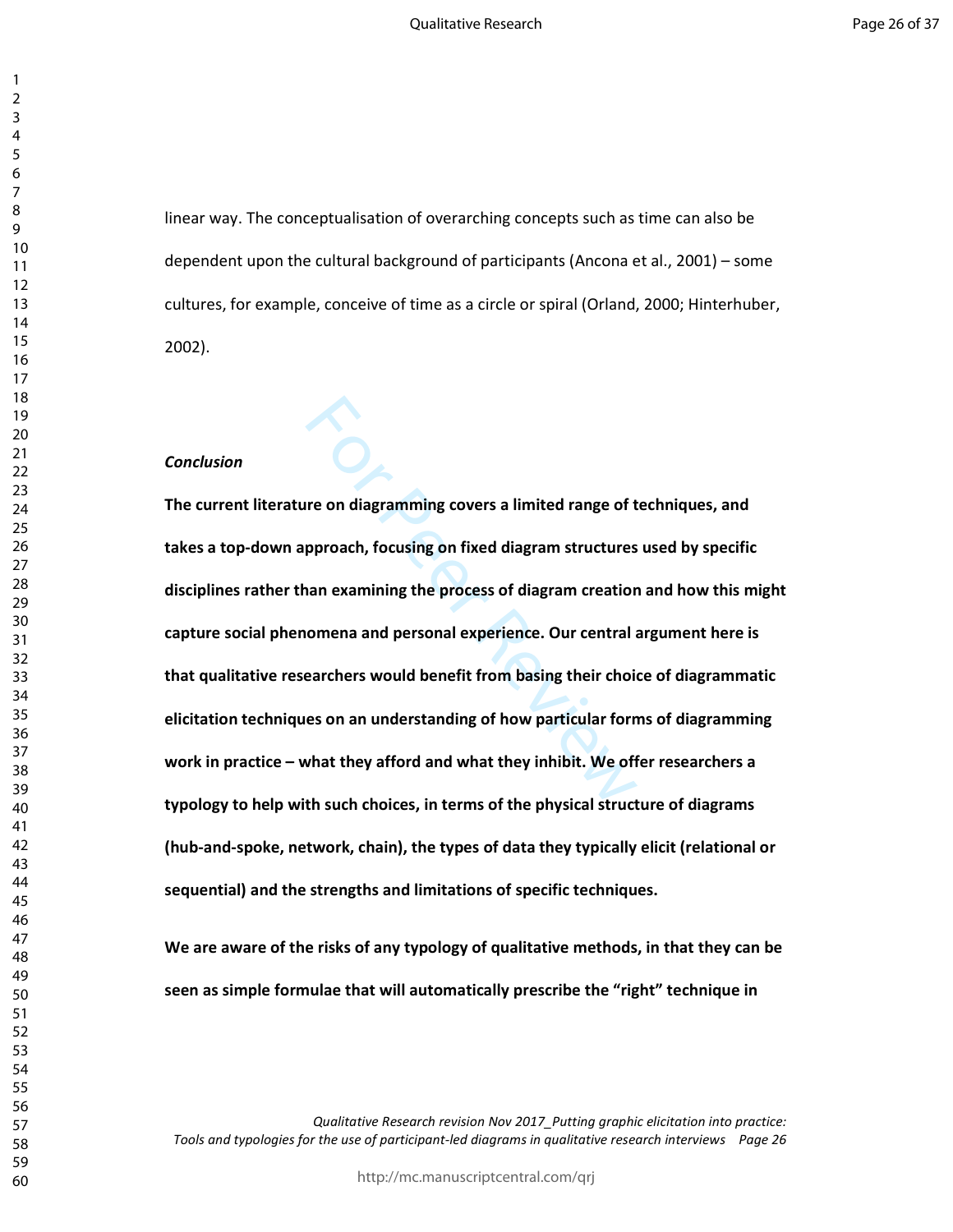Page 27 of 37

 $\mathbf{1}$  $\overline{2}$ 

**response to a few basic characteristics of any proposed study. This risks the kind of methodolatory that has been condemned by many writers (Eakin, 2016; Gough and Lyons, 2016). We have sought to emphasise that the choice of diagramming technique is more open and nuanced than such a prescriptive approach would allow. However, defining types of diagramming can be helpful in terms of clarity of thinking and communication, so long as what is offered is guidance rather than prescription. In addition, our typology helps to draw researchers' attention to a wider range of options than is typically considered, and encourages careful thought about how particular types of technique can be best adapted to suit the needs of a project.** 

These arms can be not prother and call<br>the ology helps to draw researchers' attention to<br>cally considered, and encourages careful thou<br>technique can be best adapted to suit the need<br>ose with suggestions both for methodolog **We would like to close with suggestions both for methodological research and for substantive empirical publications using diagrammatic elicitation. For the former, we would encourage researchers to explore in more depth how different types are used in practice by participants, in particular to consider how the use of diagramming impacts on and is affected by the participant-researcher relationship, and how the diagrams that are produced might go beyond their role as an elicitation tool and contribute to data analysis. Turning to publications reporting the findings of research using graphic elicitation, we would like to see authors clearly justify their choice of techniques, reflecting an understanding of the characteristics of different types of diagram. We would also encourage the inclusion of sufficient detail about the**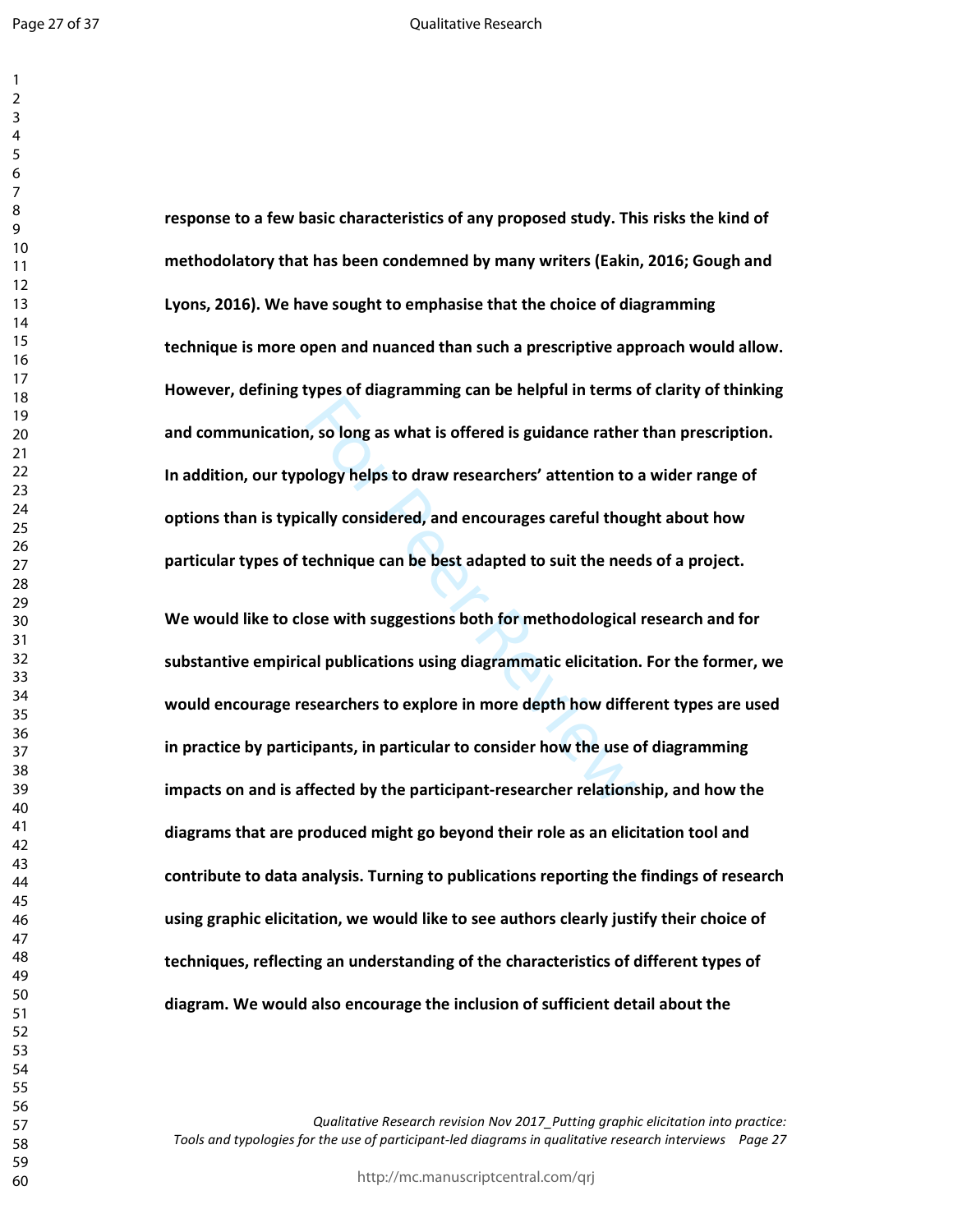> **diagramming process to allow the reader to evaluate its strengths and weaknesses in specific settings and for specific methodological approaches.**

**Funding:** This research received no specific grant from any funding agency in the

public, commercial or not-for-profit sectors.

**Declaration of conflicting interests:** The authors declare that there is no conflict of

# **References**

| interests.                                                                                                                                                             |
|------------------------------------------------------------------------------------------------------------------------------------------------------------------------|
|                                                                                                                                                                        |
|                                                                                                                                                                        |
| <b>References</b>                                                                                                                                                      |
| [Author 2, 2005]                                                                                                                                                       |
| [Author 2, 2010]                                                                                                                                                       |
| [Author 1, 2011]                                                                                                                                                       |
| [Authors, 2012]                                                                                                                                                        |
| [Author 1, 2012]                                                                                                                                                       |
| [Author 2, 2013]                                                                                                                                                       |
| [Authors, 2013]                                                                                                                                                        |
| [Authors, 2015]                                                                                                                                                        |
| [Author 1, in press]                                                                                                                                                   |
| Abusabha R, Hsieh K and Achterberg C. (2001) Dietary fat reduction strategies used by a group                                                                          |
| of adults aged 50 years and older. Journal of the American Dietetic Association 101:                                                                                   |
| 1024-1030.                                                                                                                                                             |
| Ancona DG, Okhuysen GA and Perlow LA. (2001) Taking time to integrate temporal research.<br>The Academy of Management Review 26: 521-529.                              |
| Anderson LW and Krathwohl DRe. (2001) A taxonomy for learning, teaching and assessing: A<br>revision of Bloom's taxonomy of educational objectives, New York: Longman. |
|                                                                                                                                                                        |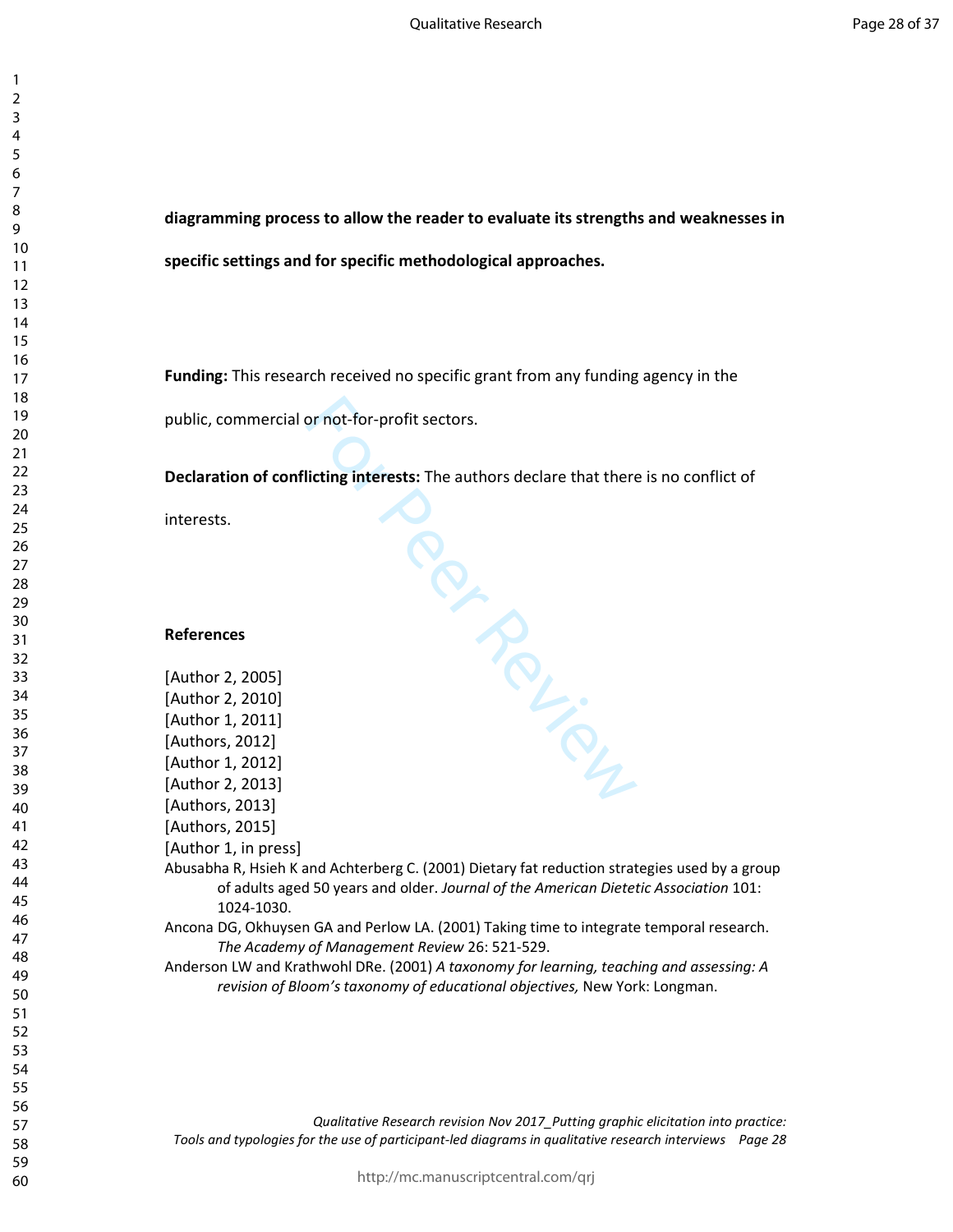$\mathbf{1}$  $\overline{2}$ 3  $\overline{4}$ 5 6  $\overline{7}$ 8 9

| Bagnoli A. (2009) Beyond the standard interview: The use of graphic elicitation and arts based<br>methods. Qualitative Research 9: 547-570.                                                                                                                                                                                                                                       |
|-----------------------------------------------------------------------------------------------------------------------------------------------------------------------------------------------------------------------------------------------------------------------------------------------------------------------------------------------------------------------------------|
| Barnes J. (1954) Class and committee in a Norwegian island parish. Human relations 7: 39-58.<br>Berkhout JJ, Helmich E, Teunissen PW, et al. (2017) How clinical medical students perceive<br>others to influence their self-regulated learning. Medical Education 51: 269-279.<br>Borgatti SP, Mehra A, Brass DJ, et al. (2009) Review: Network analysis in the social sciences. |
| Science 323: 892-895.<br>Bott E. (1957) Family and social network: Roles, norms and external relationships in ordinary                                                                                                                                                                                                                                                            |
| urban families, London: Tavistock Publications.                                                                                                                                                                                                                                                                                                                                   |
| Bowen M. (1978) Family therapy in clinical practice, Northvale, NJ: Jason Aronson Inc.<br>Buckingham D. (2009) 'Creative' visual methods in media research: Possibilities, problems and<br>proposals. Media, Culture & Society 31: 633-652.                                                                                                                                       |
| Burke JG, O'Campo P, Peak GL, et al. (2005) An introduction to concept mapping as a<br>participatory public health research method. Qualitative Health Research 15: 1392-<br>1410.                                                                                                                                                                                                |
| Cheng PC-H, Lowe RK and Scaife M. (2001) Cognitive science approaches to understanding<br>diagrammatic representations. Artificial Intelligence Review 15: 79-94.                                                                                                                                                                                                                 |
| Cohen P, Kasen K, Bifulco A, et al. (2005) The accuracy of adult narrative reports of<br>developmental trajectories. International Journal of Behavioral Development 29: 345-<br>355.                                                                                                                                                                                             |
| Correa VI, Bonilla ZE and Reyes-MacPherson ME. (2011) Support networks of single Puerto<br>Rican mothers of children with disabilities. Journal of Child and Family Studies 20: 66-<br>77.                                                                                                                                                                                        |
| Crilley N, Blackwell AF and Clarckson PJ. (2013) Graphic elicitation: Using research diagrams as<br>interview stimuli. Qualitative Research 6: 341-366.                                                                                                                                                                                                                           |
| Crilly N, Blackwell AF and Clarkson PJ. (2006) Graphic elicitation: Usoing research diagrams as<br>interview stimuli. Qualitative Research 6: 341-366.                                                                                                                                                                                                                            |
| Davison J, McLean C and Warren S. (2012) Guest Editorial: Exploring the visual in organizations<br>and management. Qualitative Research in Organizations and Management: An<br>International Journal 7: 5-15.                                                                                                                                                                     |
| de Oliviera IR, Nascif-Junior IA and Rocha SMM. (2010) Promoting health in families of children<br>with type 1 diabetes mellitus. International Journal of Nursing Practice 16: 106-111.<br>Eakin JM. (2016) Educating critical qualitative health researchers in the land of the randomized                                                                                      |
| controlled trial. Qualitative Inquiry 22: 107-118.<br>Emmel N. (2008) Toolkit #03 Participatory mapping: An innovative sociological method. Real<br>Life Methods. Leeds: ESRC National Centre for Research Methods.                                                                                                                                                               |
| Emmel N and Clark A. (2009) The methods used in Connected Lives: Investigating networks,<br>neighbourhoods and communities, Southampton: National Centre for Research<br>Methods.                                                                                                                                                                                                 |
|                                                                                                                                                                                                                                                                                                                                                                                   |
|                                                                                                                                                                                                                                                                                                                                                                                   |
|                                                                                                                                                                                                                                                                                                                                                                                   |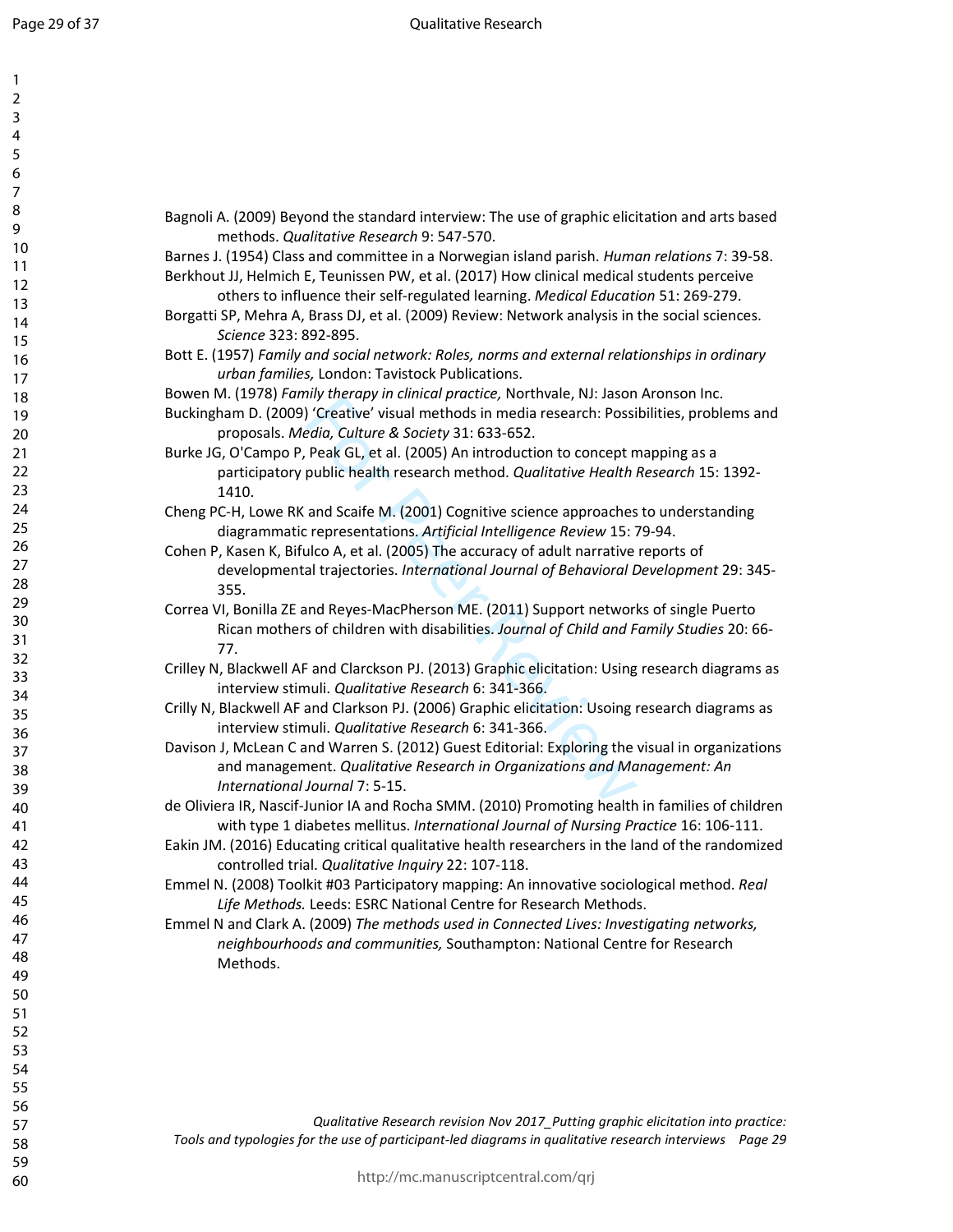| 1<br>2                        |  |
|-------------------------------|--|
| 3                             |  |
| 4<br>5                        |  |
| 6                             |  |
|                               |  |
| 8<br>9                        |  |
| 10                            |  |
| 1<br>1                        |  |
| $\overline{12}$<br>1<br>3     |  |
| 1<br>4                        |  |
| 1<br>5<br>16                  |  |
| 1                             |  |
| 18                            |  |
| 19<br>20                      |  |
| $\overline{21}$               |  |
| $^{22}$<br>$^{23}$            |  |
| $\frac{24}{5}$                |  |
| 25                            |  |
| 26<br>27                      |  |
| 28                            |  |
| 29<br>30                      |  |
| $\overline{31}$               |  |
| $\overline{32}$               |  |
| $\overline{\textbf{3}}$<br>34 |  |
| 35                            |  |
| 36<br>37                      |  |
| ٩Ŕ                            |  |
| 39                            |  |
| 40<br>41                      |  |
| 42                            |  |
| 43<br>44                      |  |
| 45                            |  |
| 46                            |  |
| 47<br>48                      |  |
| 49                            |  |
| 50<br>51                      |  |
| 52                            |  |
| 53                            |  |
| 54<br>55                      |  |
| 56                            |  |
| 57                            |  |
| 58                            |  |
| 59                            |  |

60

- Enright E and O'Sullivan M. (2012) 'Producing different knowledge and producing knowledge differently': Rethinking physical education research and practice through participatory visual methods. *Sport, Education and Society* 17: 35-55.
- Freeman LC. (2000) Visualizing social networks. *Journal of Social Structure* 1.
- Gagné R. (1985) *The conditions of learning and theory of instruction,* New York: Holt, Rinehart and Wilson.
- Gough B and Lyons A. (2016) The future of qualitative research in psychology: Accentuating the positive. *Integrative Psychological and Behavioural Science* 50: 234-243.
- Haidet P, Hatem DS, Fecile ML, et al. (2008) The role of relationships in the professional formation of physicians: Case report and illustration of an elicitation technique. *Patients Education & Counseling* 72: 382-387.
- Hargreaves CP. (1979) 'Social networks and interpersonal constructs'. In: Stringer P and Bannister D (eds) *Constructs of sociality and individuality.* London: Academic Press, 153-175.
- Hartmann A. (1978) Diagrammatic assessment of family relationships. *Social Casework* 59: 465-476.
- Hartmann A. (1995) Diagrammatic assessment of family relationships. *Families in Society* 76: 111-122.
- Hay DB and Kinchin IM. (2006) Using concept maps to reveal conceptual typologies. *Education & Training* 48: 127-142.
- Heath S, Fuller A and Johnston B. (2009) Chasing shadows: Defining network boundaries in qualitative social network analysis. *Qualitative Research* 9: 645-661.
- Helling MK and Stovers RG. (2005) Genogram as a research tool. *Great Plains Sociologist* 17: 78-85.
- Hinterhuber HH. (2002) 'Taking time to integrate temporal research': Some comments. *The Academy of Management Review* 27: 170.
- physicials. Case report and mustication of an encluded<br>ation & Counseling 72: 382-387.<br>
Social networks and interpersonal constructs'. In:<br>
des) Constructs of sociality and individuality. London<br>
iagrammatic assessment of Hodgetts D, Radley A, Chamberlain K, et al. (2007) Health inequalities and homelessness: Considering material, spatial and relational dimensions. *Journal of Health Psychology* 12: 709-725.
- Hurley SM and Novick LR. (2006) Context and structure: The nature of students' knowledge about three spatial diagram representations. *Thinking & Reasoning* 12: 281-308.
- Iantaffi A. (2011) Travelling along 'Rivers of Experience': Personal construct psychology and visual metaphors in research. In: Reavey P (ed) *Visual methods in psychology: Usig and interpreting images in qualitative research.* Hove: Psychology Press.
- Jackson KF. (2013) Participatory diagramming in social work research: Utilizingvisual timelines to interpret the complexities of the lived multiracial experience. *Qualitative Social Work* 12: 414-432.
- Kelly GA. (1955) *The psychology of personal constructs,* New York: Norton.
- Kesby M. (2000) Participatory diagramming: Deploying qualitative methods through an action research epistemology. *Area* 32: 423-435.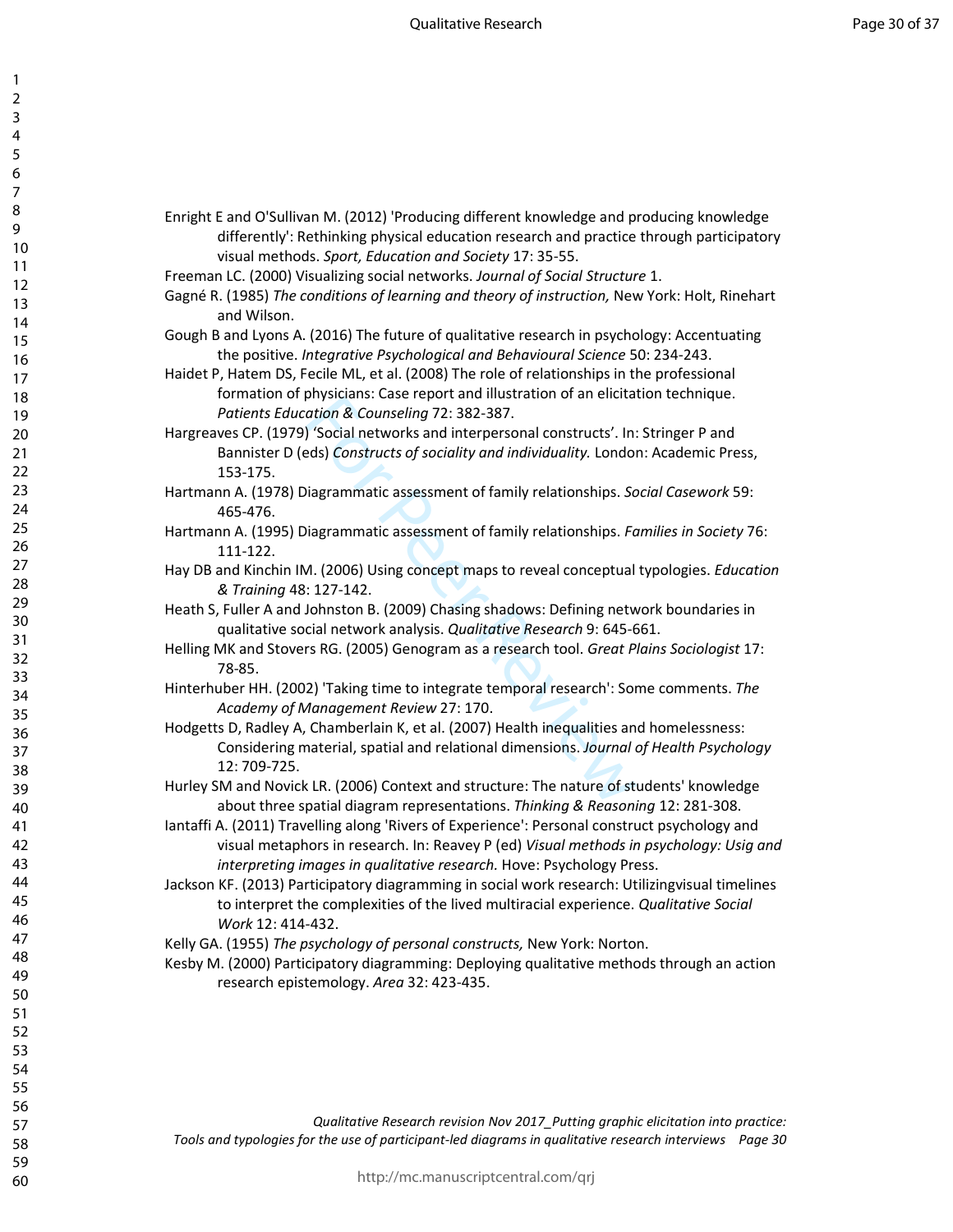| $\mathbf{L}$     |                                                                                                |
|------------------|------------------------------------------------------------------------------------------------|
| 2<br>3           |                                                                                                |
| 4                |                                                                                                |
| 5                |                                                                                                |
| 6                |                                                                                                |
|                  |                                                                                                |
| $\boldsymbol{7}$ |                                                                                                |
| 8                | Knox H, Savage M and Harvey P. (2006) Social networks and the study of relations: Networks     |
| 9                | as method, metaphor and form. Economy and Society 35: 113-140.                                 |
| 10               | Leung PPY. (2010) Autobiographical timeline: A narrative and life story approach in            |
| 11               | understanding meaning-making in cancer patients. Illness, Crisis, & Loss 18: 111-127.          |
| 12               | Marshman Z and Hall MJ. (2008) Oral health research with children. International Journal of    |
| 13               | Paediatric Dentistry 18: 235-242.                                                              |
| 14               | Mattingley C. (1998) Healing dramas and clinical plots: The narrative structure of experience, |
| 15               | Cambridge: Cambridge University Press.                                                         |
| 16               | McCann BR and Roberto KA. (2012) Relational systems: How older women with chronic health       |
| 17               |                                                                                                |
| 18               | problems construct close relationships. Journal of Family Issues 33: 559-583.                  |
| 19               | McGoldrick M and Gerson R. (1985) Genograms in family assessment, New York: Norton.            |
| 20               | McGoldrick M, Gerson R and Shellenberger S. (1999) Genograms: Assessment and intervention,     |
| 21               | New York: Norton.                                                                              |
| 22               | McKenna P and Todd D. (1997) Longitudinal utilization of mental health services: A timeline    |
| 23               | method, nine retrospective accounts, and a preliminary conceptualization.                      |
| 24               | Psychotherapy Research 7: 383-395.                                                             |
| 25               | McKeown J, Clarke A and Repper J. (2006) Life story work in health and social care: Systematic |
| 26               | literature review. Journal of Advanced Learning 55: 237-247.                                   |
| 27               | Nickerson JV, Corter JE, Tversky B, et al. (2013) Cognitive tools shape thought: Diagrams in   |
| 28               | design. Cognitive Processing 14: 255-272.                                                      |
| 29               | Novak JD. (2008) The theory underlying concept maps and how to construct them. Technical       |
| 30               | report IHMC Cmap Tools. Florida: Institute for Human and Machine Cognition.                    |
| 31               | Novak JD and Gowin DB. (1984) Learning how to learn, New York: Cambridge University Press.     |
| 32               | Orland L. (2000) What's in a line? Exploration of a research and reflection tool. Teachers and |
| 33               | Teaching: Theory and Practice 6: 197-213.                                                      |
| 34               |                                                                                                |
| 35               | Parker J and Bradley G. (2014) Social work practice: Assessment, planning, intervention and    |
| 36               | review, Los Angeles: Sage.                                                                     |
| 37               | Prosser J. (1998) Image-based Research: A sourcebook for qualitative researchers, London:      |
| 38               | Routledge.                                                                                     |
| 39               | Ray RA and Street A. (2007) Non-finite loss and emotional labour: Family caregivers'           |
| 40               | experiences of living with motor neurone disease. Journal of Clinical Nursing 16: 35-43.       |
| 41               | Ray RA and Street AF. (2006) Caregiver bodywork: Family members' experiences of caring for a   |
| 42               | person with motor neurone disease. Journal of advanced nursing 56: 35-43.                      |
| 43               | Reicher S. (2000) Against methodolatry: Some comments on Elliott, Fischer, and Rennie. British |
| 44               | Journal of Clinical Psychology 39: 1-6.                                                        |
| 45               | Rempel GR, Neufeld A and Kushner KE. (2007) Interactive use of genograms and ecomaps in        |
| 46               | family caregiving research. Journal of Family Nursing 13: 403-419.                             |
| 47               | Ribeiro SB, e Souza AMA, Monteiro ARM, et al. (2015) Family organization in the care of        |
| 48               | pediatric heart transplant patients: The genogram as an investigative tool. Health 7:          |
| 49               | 1409-1418.                                                                                     |
| 50               |                                                                                                |
| 51               |                                                                                                |
| 52               |                                                                                                |
| 53               |                                                                                                |
| 54               |                                                                                                |
| 55               |                                                                                                |
| 56               |                                                                                                |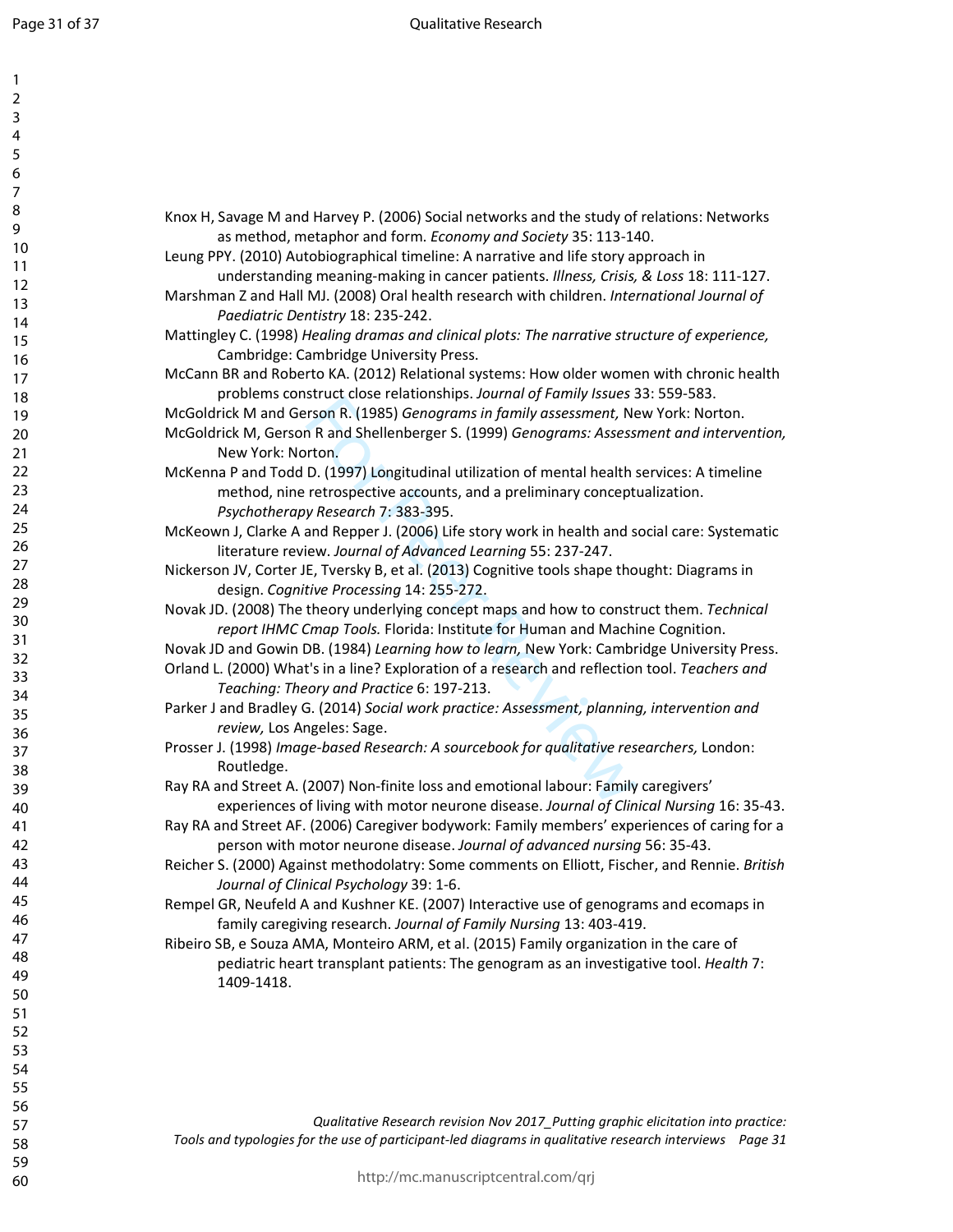$\mathbf{1}$  $\overline{2}$ 3  $\overline{4}$ 5 6  $\overline{7}$ 8 9

| Richards C. (2002) The fundamental design variables of diagramming. In: Anderson B, Meye B<br>and Olivier P (eds) Diagrammatic representation and reasoning. London: Springer-                                                                          |
|---------------------------------------------------------------------------------------------------------------------------------------------------------------------------------------------------------------------------------------------------------|
| Verlag, 85-102.                                                                                                                                                                                                                                         |
| Ricoeur P. (1984) Time and narrative, Chicago: University of Chicago Press.                                                                                                                                                                             |
| Rocha SMM, Nogueira ML and Cesario M. (2009) Social support and networks in health<br>promotion of older people: A case study in Brazil. International Journal of Older People<br>in Nursing 4: 288-298.                                                |
| Roseneil S. (2006) The ambivalences of Angel's 'arrangement': A psychosocial lens on the<br>contemporary condition of personal life. The Sociological Review 54: 847-869.                                                                               |
| Salmon P. (2003) A psychology for teachers. In: Fransella F (ed) International handbook of<br>personal construct psychology. Chichester: Wiley, 311-318.                                                                                                |
| Scherer L. (2016) Children's engagement with visual methods through qualitative research in<br>primary school as 'Art that didn't work'. Sociological Research Online 21.                                                                               |
| Sheridan J, Chamberlain K and Dupuis A. (2011) Timelining: Visualizing experience. Qualitative<br>Research 11: 552-569.                                                                                                                                 |
| Stenning K and Lemon O. (2001) Aligning logical and psychological perspectives on<br>diagrammatic reasoning. Artificial Intelligence Review 15: 29-62.                                                                                                  |
| Swainson M and Tasker F. (2005) Genograms redrawn. Journal of GLBT Family Studies 1: 3-27.                                                                                                                                                              |
| Tasker F and Granville J. (2011) Children's views of family relationships in lesbian-led families.<br>Journal of GLBT Family Studies 7: 182-199.                                                                                                        |
| Trochim W and Kane M. (2005) Concept mapping: An introduction to structured<br>conceptualization in health care. International Journal for Quality in Health Care 17:<br>187-191.                                                                       |
| Umoquit M, Tso P, Varga-Atkins T, et al. (2013) Diagrammatic Elicitation: Defining the use of<br>diagrams in data collection. The Qualitative Report 18: 1-12.                                                                                          |
| Umoquit MJ, Tso P, Burchett HED, et al. (2011) A multidisciplinary systematic review of the use<br>of diagrams as a means of collecting data from research subjects: application, benefits<br>and recommendations. BMC medical research methodology 11. |
| van den Berg JW, Verberg CPM, A.J.J.A. S, et al. (2017) Is being a medical educator a lonely<br>business? The essence of social support. Medical Education 51: 302-315.                                                                                 |
| Varga-Atkins T and O'Brien M. (2009) From drawings to diagrams: Maintaining researcher<br>control during graphic elicitation in qualitative interviews. International Journal of<br>Research & Method in Education 32: 53-67.                           |
| Washington L. (2009) A contextual analysis of caregivers of children with disabilities. Journal of<br>Human Behavior in the Social Environment 19: 554-571.                                                                                             |
| Watts C and Shrader E. (1998) How to do (or not to do)The genogram: A new research tool to<br>document patterns of decision-making, conflict and vulnerability within households.<br>Health Policy and Planning 13: 459-464.                            |
| Wheeldon J. (2010) Mapping mixed methods research: Methods, Measures and Meaning.<br>Journal of Mixed Methods Research 4: 87-102.                                                                                                                       |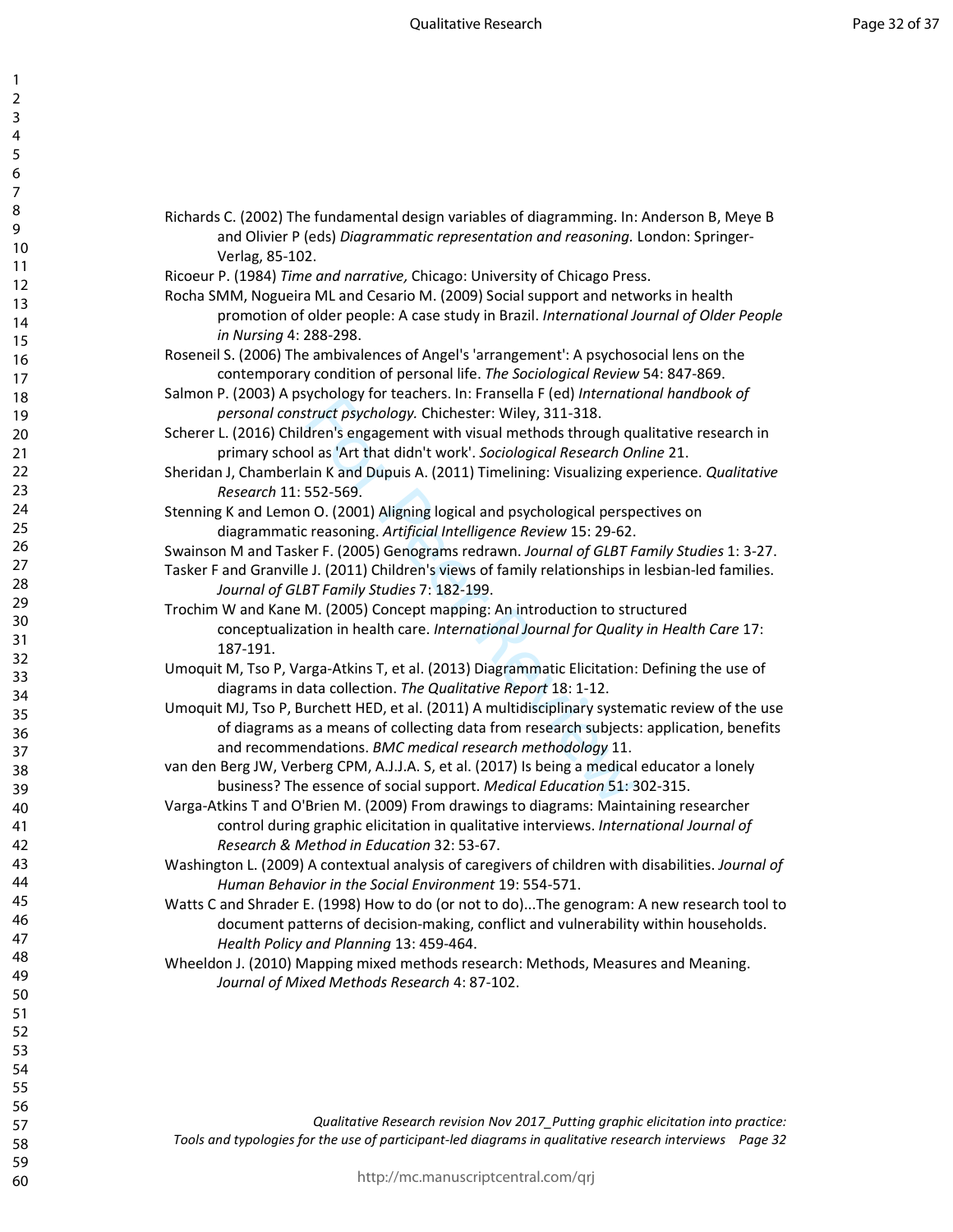| 1               |  |
|-----------------|--|
| 2               |  |
| 3               |  |
| 4               |  |
| 5               |  |
| 6               |  |
|                 |  |
| 8               |  |
| 9               |  |
| 10              |  |
| 11              |  |
| $\overline{12}$ |  |
| 13              |  |
| 14<br>15        |  |
| 16              |  |
| 1               |  |
| 18              |  |
| 19              |  |
| 20              |  |
| $\overline{21}$ |  |
| $\overline{22}$ |  |
| 23              |  |
| 24              |  |
| 25              |  |
| 26              |  |
| 27              |  |
| 28              |  |
| 29              |  |
| 30              |  |
| 31              |  |
| $\overline{32}$ |  |
| 33              |  |
| 34              |  |
| 35              |  |
| 36              |  |
| 37              |  |
| 38              |  |
| 39              |  |
| 40              |  |
| 41              |  |
| 42              |  |
| 43<br>44        |  |
|                 |  |
| 45              |  |
| 46<br>47        |  |
| 48              |  |
| 49              |  |
| 50              |  |
| 51              |  |
| 52              |  |
| 53              |  |
| 54              |  |
| 55              |  |
| 56              |  |
| 57              |  |
| 58              |  |
| 59              |  |

- Wilson S, Cunnigham-Barley S, Bancroft A, et al. (2007) Young people, biographical narratives and the life grid: Young people's accounts of parental substance use. *Qualitative Research* 7.
- Young M and Wilmott P. (1957) *Family and kinship in East London,* London: Routledge and Kegan Paul.
- Zanchetta MS, Perreault M, Kaszap M, et al. (2007) Patterns in information strategies used by older men to understand and deal with prostate cancer: An application of the modelisation qualitative research design. *International journal of nursing studies* 44: 961-972.

# *[7182 words, including title and refs, full author refs not included]*

# **FIGURE CAPTIONS:**

- **Figure 1** Generic structures for diagrams include (a,b) chains, (c) hub-and-spokes, and (d,e) networks.
- **Figure 2** An ecomap, with the format or thickness of lines denoting characteristics of the relationships (for example, strength or conflict).

For Prince

- **Figure 3** The Pictor technique, used here to represent a health care professional's perspective on collaborative working to support a patient.
- **Figure 4** Using an axis to elaborate a timeline.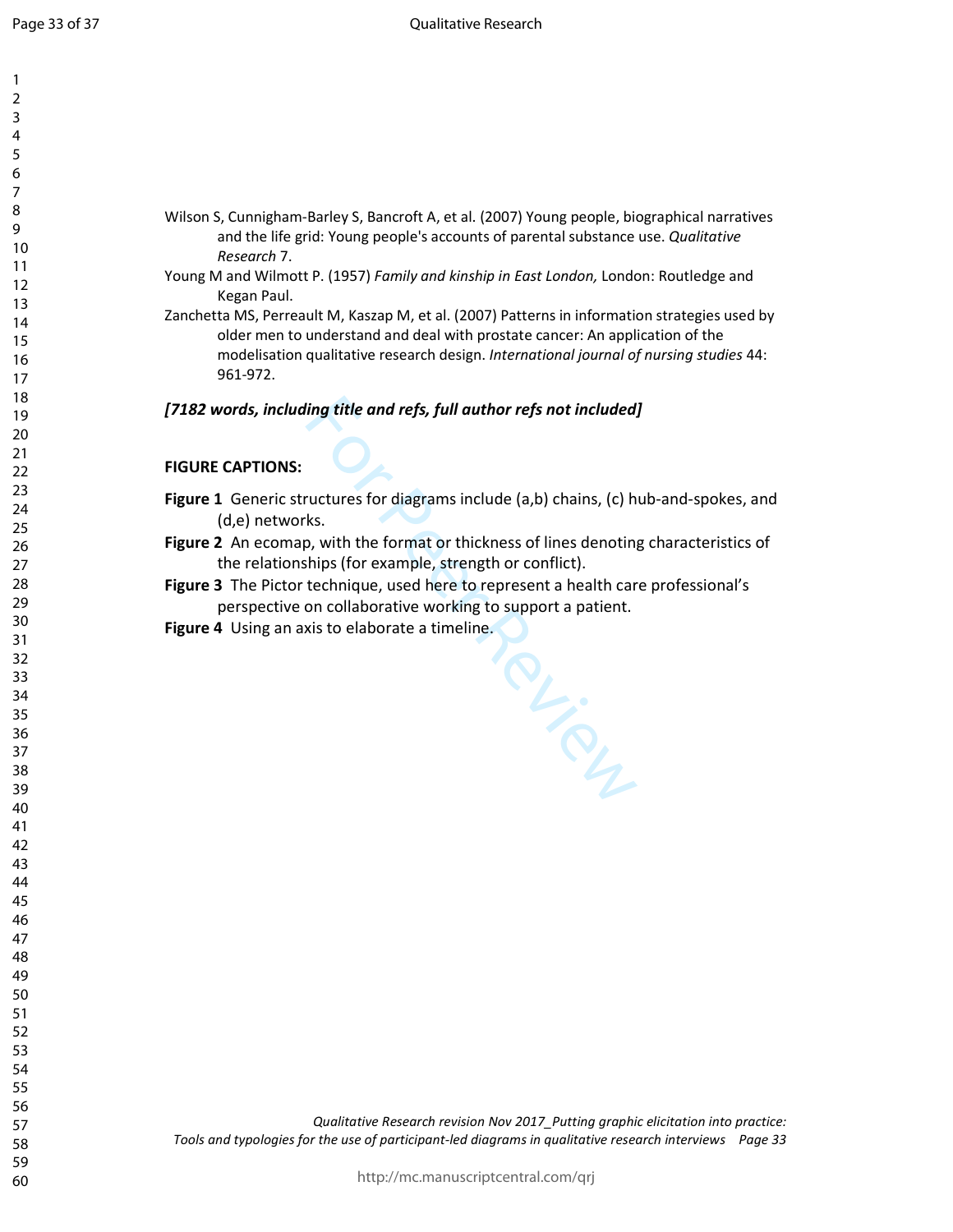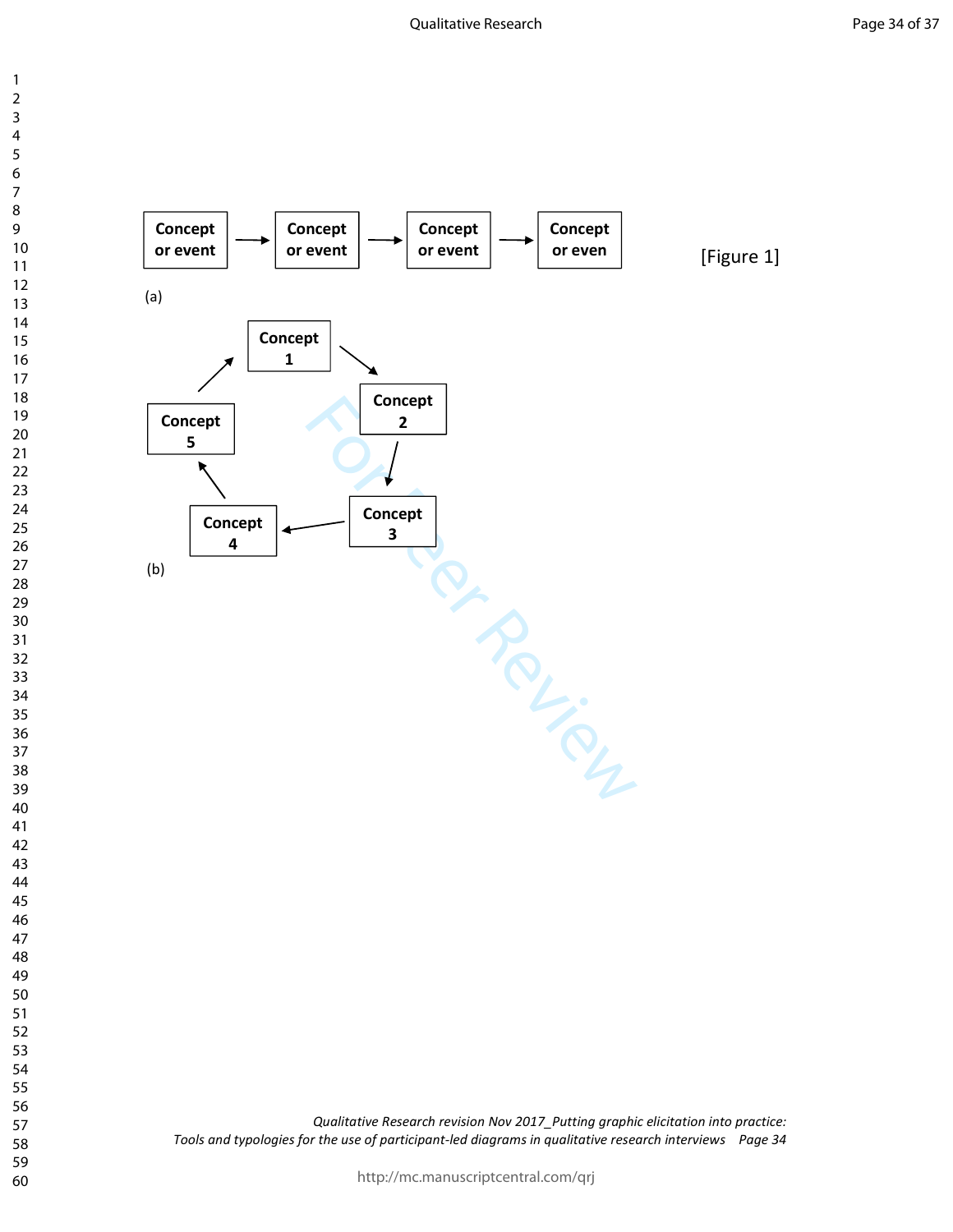Page 35 of 37



http://mc.manuscriptcentral.com/qrj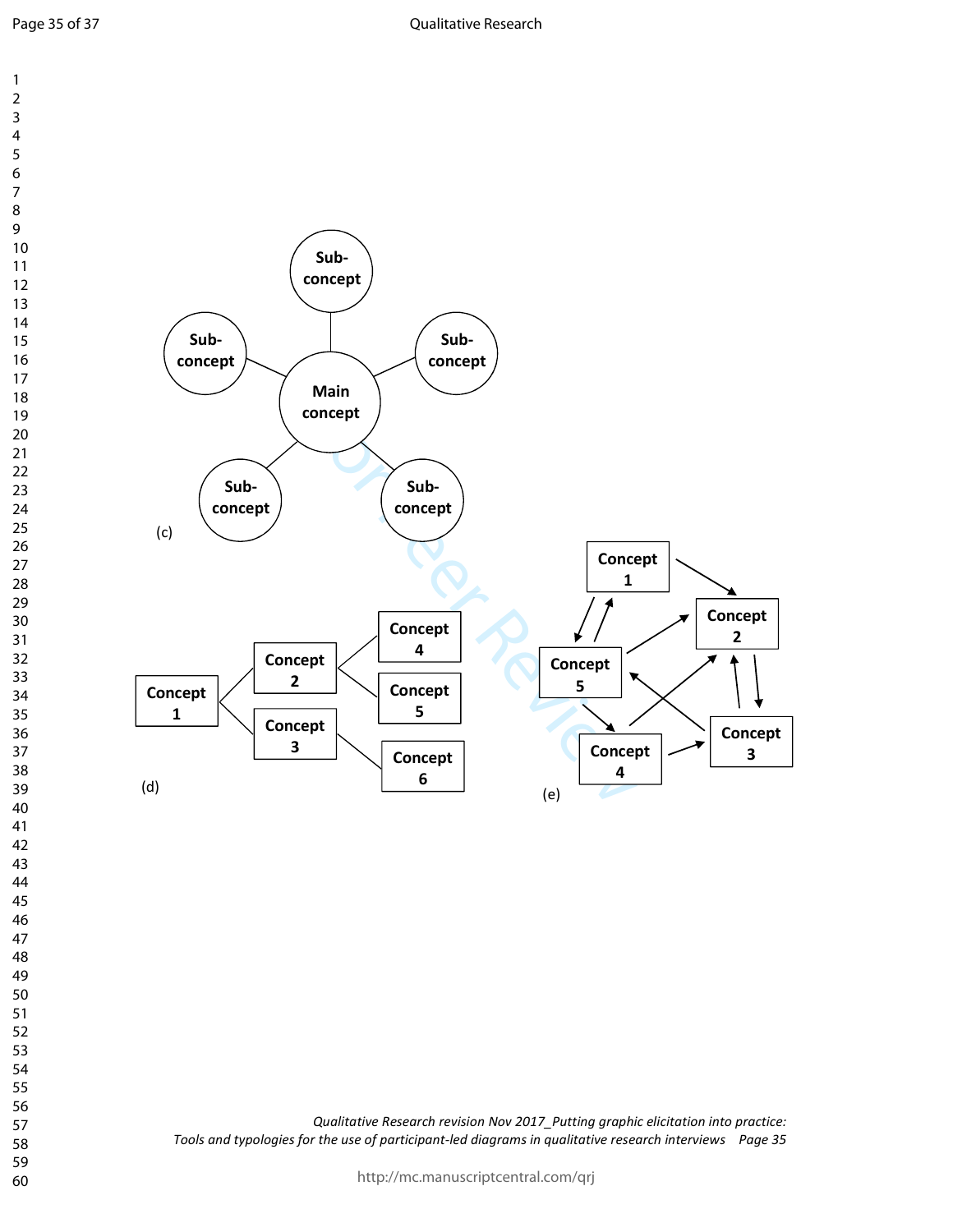



*Qualitative Research revision Nov 2017\_Putting graphic elicitation into practice: Tools and typologies for the use of participant-led diagrams in qualitative research interviews Page 36* 

http://mc.manuscriptcentral.com/qrj